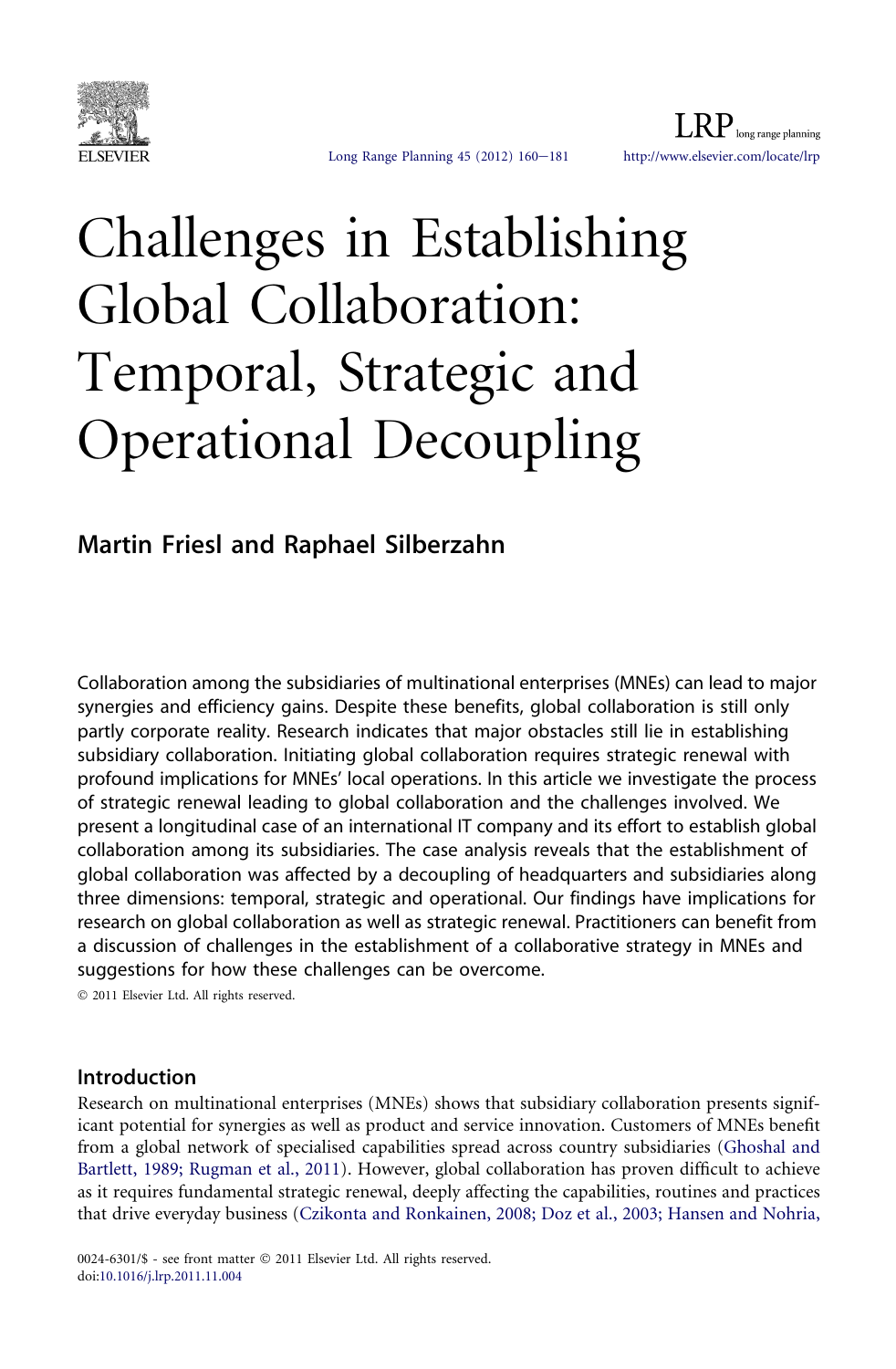[2004\)](#page-20-0). Despite the increasing interest of practitioners and academics towards globalised value creation, we do not know very much about the process of strategic renewal and the challenges involved in establishing global collaboration ([Birkinshaw and Pedersen, 2009; Caves, 2007; Martin and](#page-19-0) [Eisenhardt, 2010\)](#page-19-0).

In this paper, we contribute to filling this research gap by exploring a case study in which global collaboration is introduced as a means to comply with industry standards and increasing pressures for cost efficiency. Our analysis draws on longitudinal data of Global Service Solutions (GSS), a business unit of a large, international IT conglomerate that specialises in the maintenance and enhancement of installed software. We trace the steps that management takes to foster subsidiary collaboration and analyse the challenges and caveats in this process. While the data shows slightly increasing levels of subsidiary collaboration over time, it also provides evidence of three major challenges in establishing global collaboration: temporal, strategic and operational decoupling.

The literature on strategic renewal provides the overall theoretical framework for our analysis. More precisely, we draw on [Crossan et al's \(1999\)](#page-19-0) 4I model of strategic renewal and organisational learning in order to analyse and capture the process of strategic renewal by which global collaboration unfolded over time [\(Agarwal and Helfat, 2009; Stopford and Baden-Fuller, 1990](#page-19-0)). The notions of temporal, strategic and operational decoupling contribute to our understanding of the process of strategic renewal as well as the emerging research on global collaboration in MNEs. We enhance Crossan et al's framework by pointing out its inherent temporal dimension. Our analysis indicates that temporal decoupling between HQ's initiatives (feed forward) and subsidiary involvement (feed back) constituted a major challenge in strategic renewal. Further, we contribute to [Zietsma et al's \(2002\)](#page-21-0) work on inhibiting factors of feed back. We introduce the concept of operational decoupling to describe situations in which strategic renewal is at risk because actors in organisations fail to build solutions upon existing practices. Strategic renewal was found often to go hand in hand with inconsistencies and rifts in the organisation. The concepts of temporal, strategic and operational decoupling further our understanding of the underlying reasons ([Gulati and](#page-20-0) [Puranam, 2009](#page-20-0)). Finally, we contribute to the literature on global collaboration in MNEs [\(Martin and Eisenhardt, 2010](#page-20-0)). Specifically, strategic decoupling emphasises the role of global governance. Governance of strategic renewal should not only ensure aligned targets but also short-term benefits of subsidiary collaboration. The data shows that strategic renewal suffers from a fragmentation of strategic foci. HQ's focus on cost reduction and global governance stands in stark contrast to subsidiaries' predominant attention on serving local customers. Practitioners benefit from suggestions on how to overcome temporal, strategic and operational decoupling in the process of strategic renewal.

This paper is structured as follows: first, we present the current state of research on global collaboration by using the process dimensions of strategic renewal as a conceptual frame. In the next step, we analyse the GSS case study, provide insights into the strategic rationale of global collaboration and carve out the three major challenges for global collaboration. In the discussion, we elaborate on the contributions for research and practice. The paper concludes with a discussion of the limitations and a summary of major findings.

#### Global collaboration and strategic renewal in MNEs

Research on MNEs highlights two environmental trends that stimulate companies to implement global strategies: cost pressures and varying customer demand across countries. Companies try to respond to these pressures by accessing comparative advantages (local specifics, labour costs, etc) and by linking dispersed subsidiary level capabilities ([Westney and Zaheer, 2009\)](#page-21-0). Establishing collaboration among country subsidiaries requires fundamental strategic renewal involving changes to the core of an organisation's operation and the distribution of resources and capabilities [\(Floyd](#page-20-0) [and Lane, 2000](#page-20-0)). To enhance global collaboration among subsidiaries, MNEs need to translate their collaborative strategy into everyday activities and projects ([Baden-Fuller and Volberda, 1997;](#page-19-0) [Morgan et al., 2007\)](#page-19-0). While existing literature on MNEs provides insights into factors that appear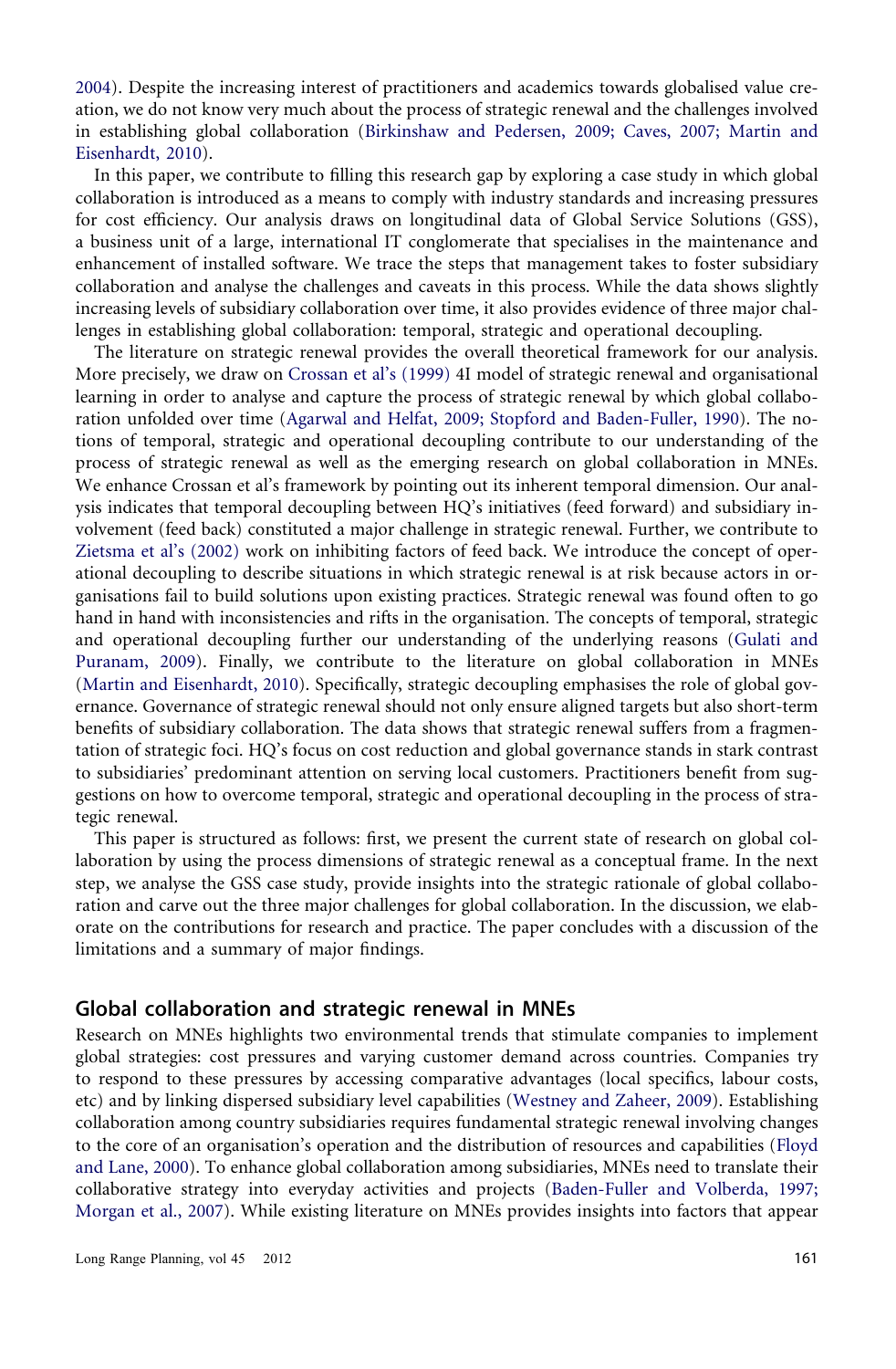to foster subsidiary collaboration, we still have little insight into the actual process of strategic renewal through which subsidiary collaboration is achieved. [Martin and Eisenhardt \(2010\)](#page-20-0) make a similar observation when they maintain that "despite the critical relevance of cross-BU [business unit] collaboration for significant strategic actions such as diversification, acquisition and overall value creation in large firms, the question of how executives create cross-BU collaborations that per-form well [...] is unexplored" [\(Martin and Eisenhardt, 2010](#page-20-0), 268). Studies that explore this process typically rest on high level descriptions of collaborative strategies.

In their seminal work, [Ghoshal and Bartlett \(1989\)](#page-20-0) argue that in order to enhance global collaboration, biases to change inherent in the organisation need to be addressed on a strategic, organisational and cultural level. These changes require a global governance structure that allows manoeuvring between the extremes of centralisation at the corporate centre, formalisation through management systems and local autonomy. The challenge thereby is to establish a global management team that shares a vision of the company's future ([Li, 2005](#page-20-0)), is convinced of the potentials of collaboration and aware of the interdependency of global decisions and local actions. Team members' shared objectives increase the legitimacy and influence necessary to instigate profound organisational changes [\(Williams, 2009; Gupta and Govindarajan, 2000](#page-21-0)).

Existing literature also stresses the role of organisational structure, whereby structural differences between subsidiaries influence collaboration. A study of collaboration among offshore locations shows that the different country contexts in terms of structures, roles and responsibilities created boundaries resulting in status differences among organisational members and inhibited global collaboration. Onshore middle managers were found to play a crucial role in renegotiating these boundaries and in facilitating collaboration. Generally, employees with overseas experience as well as internationally staffed teams are also reported to help in overcoming cultural and geographic distance and in fostering collaborative work [\(Levina and Vaast, 2008\)](#page-20-0).

Another group of studies highlights the importance of standardised operations and practices to support distributing work across boundaries. In this respect, several authors indicate that HR-related processes such as global career paths, international project staffing and training in intercultural aspects are conducive to collaboration among subsidiaries (Holtbrügge and Mohr, [2011\)](#page-20-0). Research also suggests that companies need to find a balance between the implementation of corporate-wide, unified processes that enable cross-border shifting of work packages and necessary local adaption in terms of specialised roles and responsibilities ([Campbell and Goold, 2000;](#page-19-0) [Holtbr](#page-19-0)ü[gge and Mohr, 2011; Malnight, 1996](#page-19-0)). In this respect, collaborative work of country subsidiaries also requires shared knowledge on processes, products and services. Thus, ensuring subsidiary managements' broad access to information and data of strategic significance is crucial to generate common ground and enable subsidiary collaboration ([Snell et al., 1998;](#page-20-0) [Subramaniam and Venkatraman, 2001\)](#page-20-0).

A process perspective of strategic renewal promises to provide further detail on how global collaboration unfolds. It emphasises the timely pattern of activities and initiatives by which structures and processes on the organisational level as well as activities on the individual level affect subsidiary collaboration over time ([Agarwal and Helfat, 2009; Floyd and Lane, 2000; Volberda et al., 2001\)](#page-19-0). [Crossan et al. \(1999\)](#page-19-0) argue that strategic renewal emerges through interrelated flows of feed forward and feed back linking the individual, group and organisational level. Through actions of feed forward, actors' intuition and initiatives are institutionalised on the organisational level. At the same time, actors are influenced by and make sense of changes of organisational-level factors such as changes to structures and processes (feed back). As actors respond, this starts a new cycle of feed forward [\(Crossan et al., 1999\)](#page-19-0). We argue that the implementation of global collaboration among country subsidiaries unfolds through multiple iterations of these intertwined, cyclical patterns of feed forward and feed back.

Research on strategic renewal already reveals several aspects that may facilitate or hinder the interplay of feed forward and feed back. Feed forward is positively influenced when actors hold relational ties to others with alternative or diverging views, when actors have autonomy and engage in joint sensemaking with others. It also benefits from actors' resource endowment and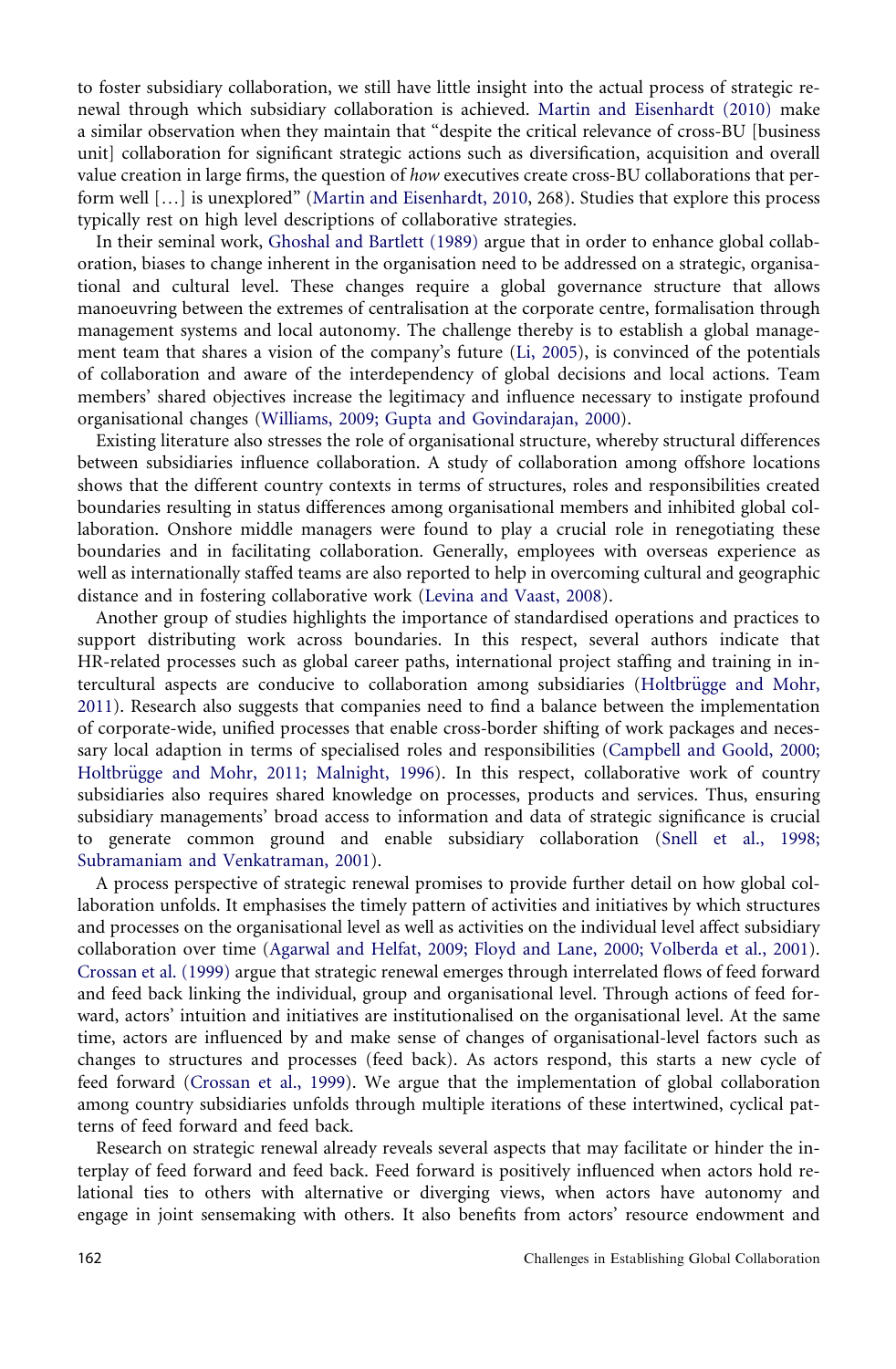ability to exercise power. By the same token, isolation from pressures and divergent views (for instance, through the perceived illegitimacy of these pressures) may constitute impediments to processes of feed back ([Crossan et al., 1999; Zietsma et al., 2002\)](#page-19-0). This implies that strategic renewal is challenged both by existing structures and capabilities but also, as Gulati and Puranam argue, by the process of strategic renewal itself that may affect whether and to which degree global collaboration becomes organisational practice ([Gulati and Puranam, 2009; Leonard-Barton, 1992](#page-20-0)).

In this paper, we explore these challenges in greater detail. Specifically, we identify three forms of decoupling (temporal, strategic and operational) that inhibit strategic renewal and the establishment of subsidiary collaboration. Several reasons have led us to use [Crossan et al's \(1999\)](#page-19-0) distinction of feed forward and feed back as an epistemic lens to make sense of the implementation of global collaboration. Soon in the data gathering process it became apparent that establishing global collaboration takes place on multiple levels of the organisation (individual, management team and organisation) and that these levels are interlinked. We therefore required a model that was capable of spanning these levels of analysis. Also, the framework has already been used in similar contexts of top-down initiated transformation processes. Finally, the framework is well established and has been used in recent empirical studies on strategic renewal ([Crossan and Berdrow, 2003; Jones](#page-20-0) [and Macpherson, 2006; Zietsma et al., 2002](#page-20-0)). In the following sections we provide a chronological overview of strategic renewal at GSS and then discuss the three challenges in greater detail.

#### Global collaboration as strategic renewal at GSS

We draw on longitudinal data from Global Service Solutions (GSS), a business unit of a large IT conglomerate, ITSC. GSS offers maintenance and enhancement of business software applications (especially SAP and Oracle) to internal and external customers. GSS was formed in 2005 with the aim of becoming a unified and integrated global unit. Before the transformation effort described in this paper, application maintenance had been handled as purely local business, run autonomously by country subsidiaries. Country units operated in a global matrix structure reporting to local ITSC management as well as GSS global headquarters. Following rapid developments in the IT market and the increased feasibility of service offshoring, the parent company decided to unite its worldwide application maintenance business under one roof: GSS. [Table 1](#page-4-0) provides an overview of GSS's approach to establish global collaboration among its country subsidiaries, key strategic initiatives launched as well as the progress of strategic renewal and global collaboration over time.

Our analysis focuses on the period from June 2007 (T0) to November 2008 (T4) during which GSS underwent significant strategic renewal to foster collaboration among the various country units. In June 2007, the CEO of GSS launched a global transformation project in order to redesign subsidiary roles. The vision presented centred around GSS as a global business unit in which customer acquisition and service provision was interconnected across subsidiaries. At this point, only the UK and Indian unit formally interacted and managed their collaboration through bilateral agreements that were similar to those used with external partners. In T1, the management team agreed that subsidiary roles should be harmonised worldwide and that it should act as either a global service centre or consulting unit. This mandate triggered strategic initiatives such as the standardisation of organisational structures and processes as well as support systems for knowledge sharing across subsidiaries. Strategic renewal was facilitated by managers' common understanding of GSS's operating structure and of the role each unit played in GSS's vision of a global business unit. Consequently, the German and US subsidiaries shifted their service provision for some clients to the Indian and Russian subsidiaries.

However, in April 2008 (T2) it became apparent that subsidiaries' transformations lagged behind plans. When subsidiary managers presented their local organisational structure, it became apparent that, apart from labels, their organisations had largely been unchanged. Subsidiary managers complained that structural changes to their local organisation required significant investment with little immediate benefit. In the meantime, headquarters had already begun to launch additional initiatives to take advantage of the new strategy, increasing the number of ongoing change projects to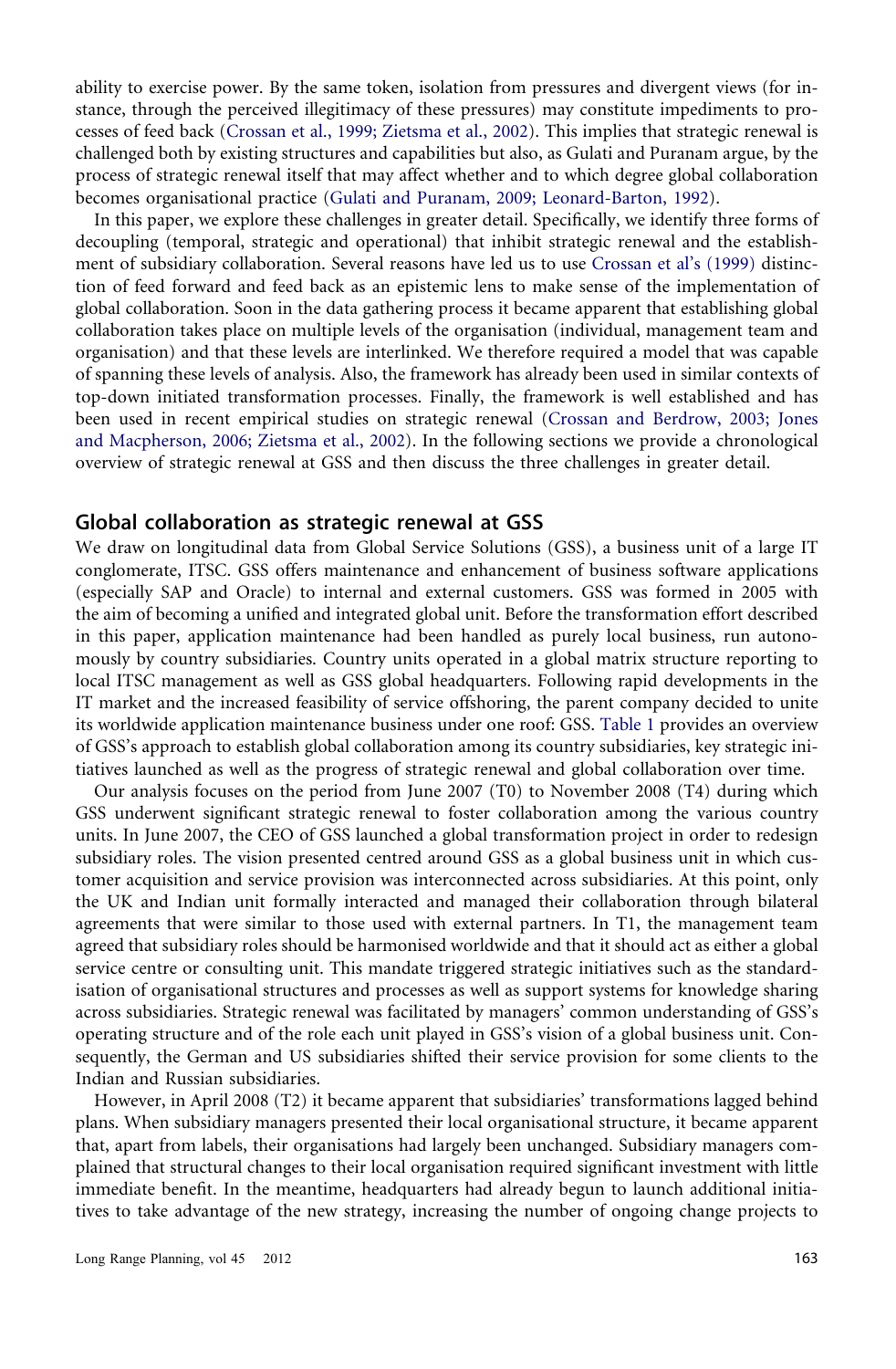|                                                 | <b>Critical events</b>                                                                                                                                             | Key initiatives                                                                                                                 | Strategic renewal                                                                                              | Global collaboration                                                                                                   |
|-------------------------------------------------|--------------------------------------------------------------------------------------------------------------------------------------------------------------------|---------------------------------------------------------------------------------------------------------------------------------|----------------------------------------------------------------------------------------------------------------|------------------------------------------------------------------------------------------------------------------------|
| T <sub>0</sub><br>Integration<br>June 2007      | - CEO presents need for<br>change and vision of global<br>collaboration to subsidiary heads                                                                        | - Global management meetings<br>initiated<br>- Global project to re-design sub-<br>sidiary roles                                | - Units differ in strategic focus,<br>structure and operations                                                 | - Low level of collaboration<br>- UK partly sources services from<br>IN                                                |
| <b>T1</b> Harmonisation<br>Oct. 2007            | - Subsidiaries mandated to change<br>into global service centre or<br>consulting unit                                                                              | - Standardisation of structure and<br>operations across<br>subsidiaries<br>- Support of knowledge-sharing<br>among subsidiaries | - Units develop common<br>understanding of roles<br>- Expansion of global service cen-<br>tre IN               | - Services partially shifted from DE<br>and US to IN and RU                                                            |
| T <sub>2</sub><br>Local resistance<br>Apr. 2008 | - Management meeting reveals lo-<br>cal unit structures are mainly<br>unchanged<br>- Subsidiaries view investments in<br>change as detrimental to local<br>profits | - Stark increase in number of<br>change projects to total of 13                                                                 | - Customers unwilling to adapt<br>unit's global standards<br>- Harmonised org. design unfit for<br>small units | $-$ Quality issues in IN<br>- Existing customers reluctant to<br>shift services to IN and RU                           |
| T <sub>3</sub><br>Re-focusing<br>June 2008      | - Stop of all change projects not<br>focused on efficiency or sales                                                                                                | - Benchmarking with outside<br>competitors                                                                                      | - Standardisation of service pro-<br>cedure across units                                                       | - Units collaborate to jointly win<br>new clients                                                                      |
| T4<br>Selective<br>collaboration<br>Nov. 2008   | - Global harmonisation of<br>targets to increase incentives for<br>collaboration                                                                                   | - Globally-orientated targets as-<br>signed to all unit heads                                                                   | - Small units NL and AU<br>withdraw from global effort                                                         | - Large units GB, US, DE source<br>from IN and RU for some clients<br>- Global sourcing offered for all<br>new clients |

<span id="page-4-0"></span>Table 1. Overview of change initiative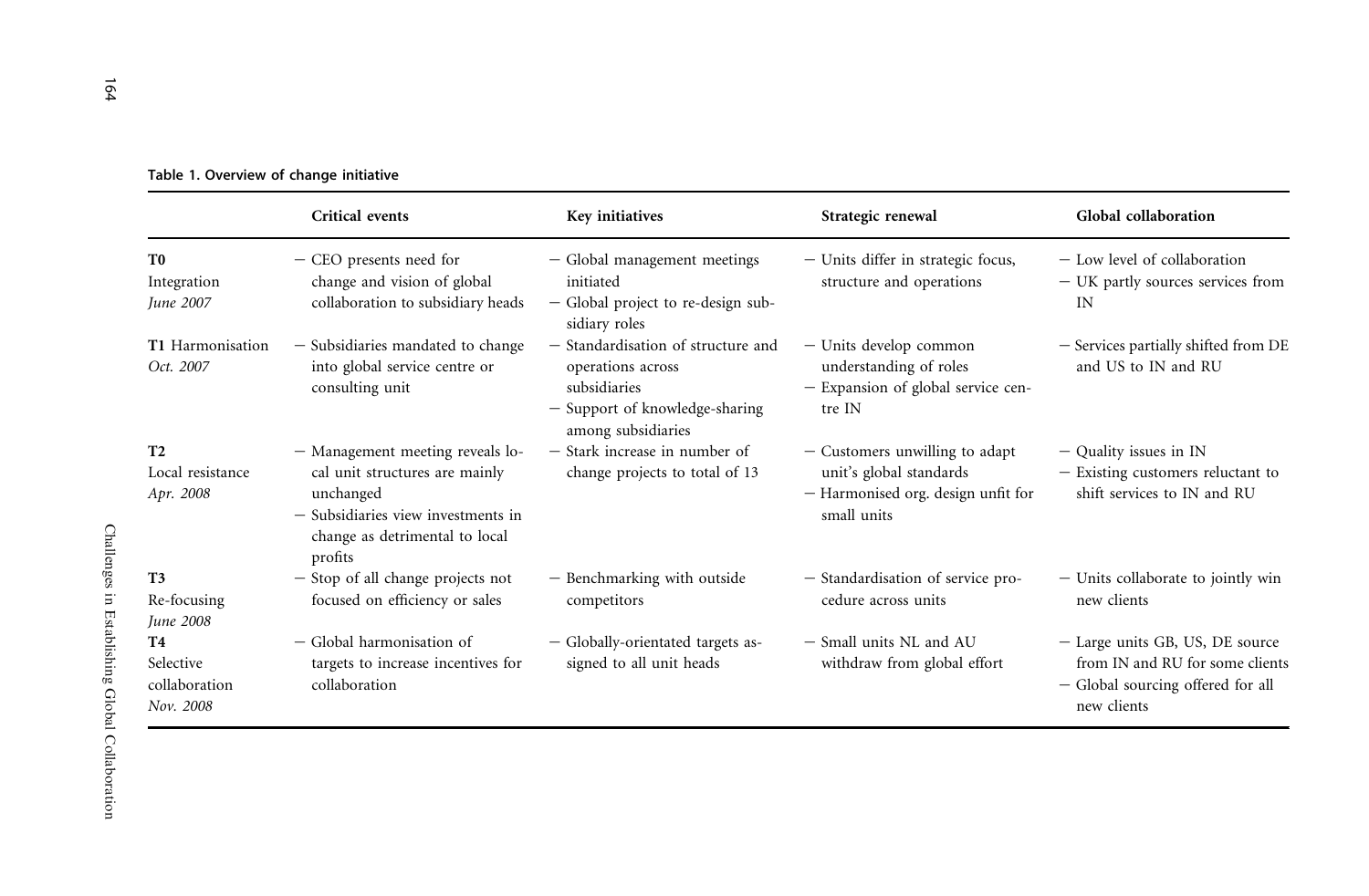13. Without adequate structures in place, however, these projects lacked the necessary foundations and thus strategic renewal seemed to falter. Smaller units in particular struggled to adapt their organisation to blueprints that made sense only for larger subsidiaries. Customers were reluctant to allow services to be delivered from abroad and issues with service quality in the Indian unit challenged relationships with those customers who had agreed.

The multitude of ongoing change projects in T2, their lack of impact and the financial consequences of a worldwide recession led GSS management to rethink strategic renewal. June 2008 (T3) saw a refocusing of the transformation effort in which all initiatives not directly linked to increasing operational efficiency or increasing sales were stopped. Additionally, a benchmarking exercise with major competitors aimed to help identify opportunities for savings. Structural changes at subsidiaries started to take effect and standard processes were successfully introduced across country subsidiaries providing new momentum to strategic renewal. Subsidiary managers' focus shifted from collaborating on existing service provision towards engaging in joint bidding processes to win new clients. However, country unit heads faced conflicting interests based on differences in targets given by their local bosses and GSS headquarters. By November 2008, targets were harmonised in order to enhance incentives for subsidiaries to collaborate. The CEO arranged meetings with all unit heads to agree individual targets. While larger units merged to the new modus operandi, two small subsidiaries, the Netherlands and Austria, withdrew from the global model. By the end of 2008, global service delivery was proposed to all new clients. For a large part of the existing client base in the UK, US and Germany, services were sourced from India and Russia.

Case Vignette 1 gives an impression how the CEO and a team of country unit heads initiated the new collaborative strategy by defining the future role for different country units. In the following sections, we analyse in greater detail the challenges that occurred in the process of strategic renewal by differentiating three types of decoupling (temporal, strategic and operational).

#### Case Vignette 1: Global collaboration as a strategy at GSS

When the CEO took office in 2005, he noticed that GSS had not followed industry trends such as standardisation and offshoring that had become the operating models of major competitors. In essence, GSS's core business, the maintenance of IT applications, was still a local full-service business with employees working for particular local clients, fixing all issues regardless of difficulty. The CEO realised that strategic deployment of simple tasks to low-cost locations could free up resources in high-cost countries, which could be used to sell high-priced consulting services. He invited representatives of all country units to discuss the integration of their units' operations into a global business unit. The heads of large country units like Italy and France declined the invitation with reference to their preferred autonomy. The CEO was not unhappy about some countries' exclusion as power struggles between few large countries could be avoided. In total, 10 country units together formed the global business unit GSS. Among those, the UK and Germany were by far the largest, together accounting for more than 80 per cent of the global units' revenues. Other country units included Russia, India and Argentina, where wages for IT professionals were lower, providing potential for efficiency gains through offshore delivery. The management team further consisted of managers heading the newly-formed HQ departments for financial management, global human resources and global operations management. At the first two meetings, the team discussed the outline of the new globally-integrated operating structure. The plan was made to divide country units into two categories of subsidiaries: "international production centres" (IPCs), centralised locations for standardised work for all units, and on the other hand customercentred "consulting organizations" (COs) focused on customised local services. The global CEO laid out his vision to industrialise operations, an initiative that would dominate the business units' agenda for years to come.

The strategic rationale for the new structure was to create interdependency and collaboration between subsidiaries. IPCs would benefit from economies of scale in low-cost operations, while COs would have high-skilled resources available to fulfil client-specific requests at premium prices. It was further expected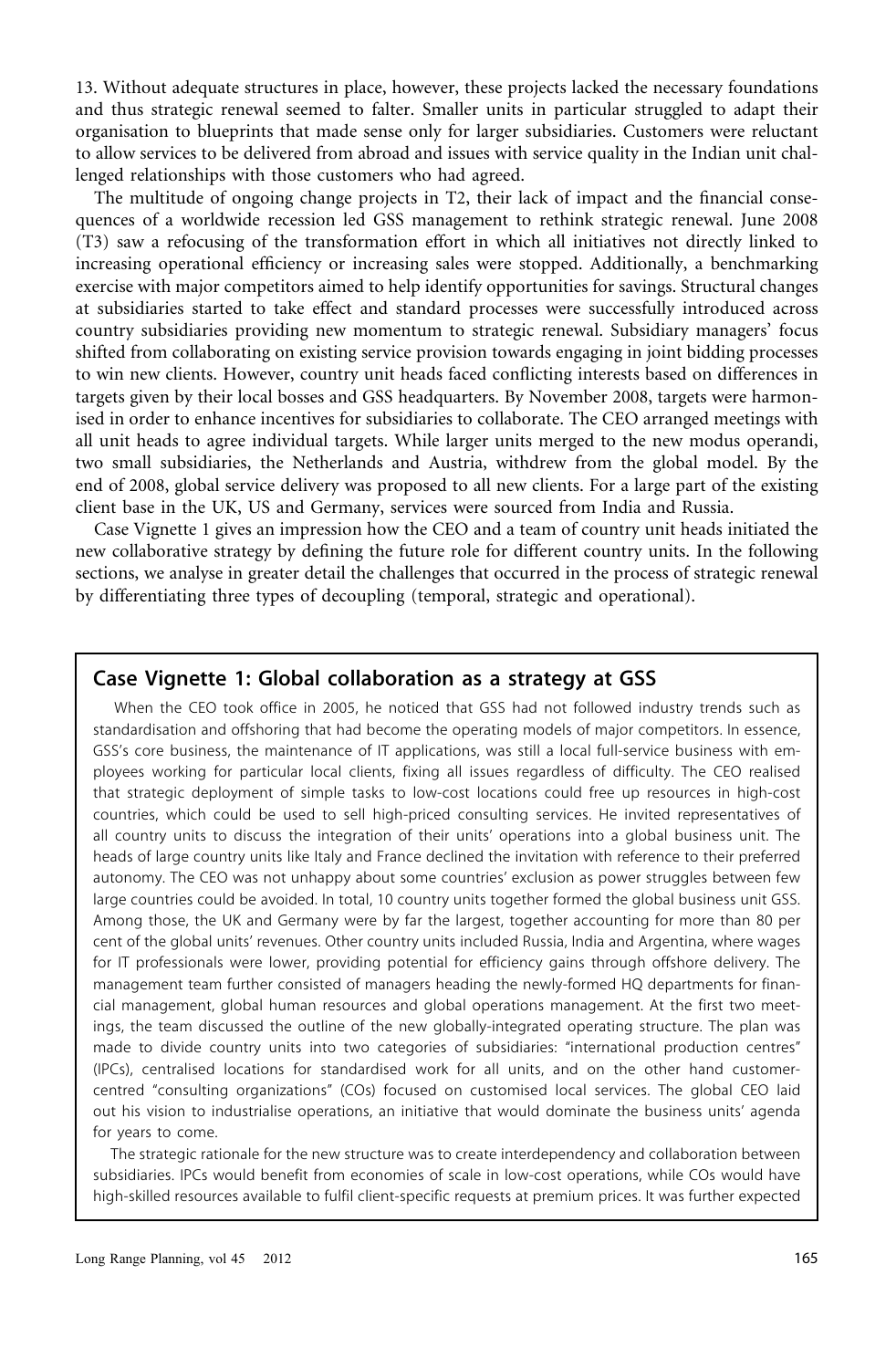that the strategic links between COs across countries would increase the significance of knowledge located in other units, which would lead to exchanges and collaboration on customer acquisition. The international management team consisting of roughly 30 managers continued to meet every three months in a different country organisation to discuss strategy implementation and decide on new actions.

## Challenges in establishing a collaborative strategy at GSS

In 2009, GSS's management intended to assess to what degree the objective of becoming a global business unit had been reached. While it was not expected that all country subsidiaries interacted internationally in all operational areas, the degree to which subsidiary managers were connected globally was believed to be an indicator for the global perspective within the business unit. In a global survey, managers indicated their frequency of interaction (Appendix 1). While the data shows a slight average increase in collaboration, a closer look reveals that interactions increased only in a few countries. The data indicates that five subsidiaries engaged in collaboration while the remaining units stayed at the initial base line level. The analysis reveals that the initiative aimed at establishing linkages between subsidiaries and at fostering global collaboration was hindered by three main challenges: temporal, strategic and operational decoupling. These challenges had their roots partly in the process of strategic renewal but also in the existing organisational context. For each form of decoupling, we describe the implication for strategic renewal as well as subsidiary collaboration.

#### Temporal decoupling

The transformation of GSS was enacted primarily top down by headquarters, leaving the actual implementation to subsidiary managers and employees. We define temporal decoupling as the time lag between the actions of actors in an organisation and the reception of feed back from these actions. In the context of global collaboration at GSS, data suggests temporal decoupling between HQ's actions in affecting strategic renewal and the reactions received from subsidiaries about the local consequences of these actions. In the course of the transformation project, HQ's actions seemed to be decoupled in time from subsidiaries' contributions and reactions to the change effort. For example, HQ launched the first projects in T0 in an attempt to harmonise GSS's business model. However, while HQ had already considered these projects to be a success in T1 it was only in T2 that subsidiary managers raised the issue of misalignment and it became apparent that the global structure was less harmonised than assumed. We identified several drivers for the emergence of temporal decoupling between HQ and subsidiaries in the process of strategic renewal: HQ vs subsidiary roles, the heterogeneity of subsidiary contexts and impeded communication between HQ and subsidiaries ([Table 2](#page-7-0)).

HQ and subsidiaries assumed separate roles during the transformation process. HQ attempted to involve subsidiary staff already in the project design phase. However, after projects were "rolledout" to country units, these were left largely on their own with the local implementation of changes. Roll-out thereby meant a simple handover of documentation to subsidiaries (e.g. project blueprints). For country units, this meant they had to simultaneously handle the co-design of new projects and the implementation of current ones. The case shows that while subsidiaries were still struggling with the implementation of the first tranche of projects, HQ had already begun the design of further initiatives and was pushing for collaboration on these.

However, subsidiaries significantly differed in their ability to cope with these two tasks. This can partly be explained by existing organisational differences between country units. On the one hand, these differences were related to factors such as size, existing roles and structures and customers affecting the effort required to implement projects. On the other, differences in the degree to which prior projects had been completed either enabled or inhibited the adaptation of subsequent projects. An additional factor marking differences among country units is based on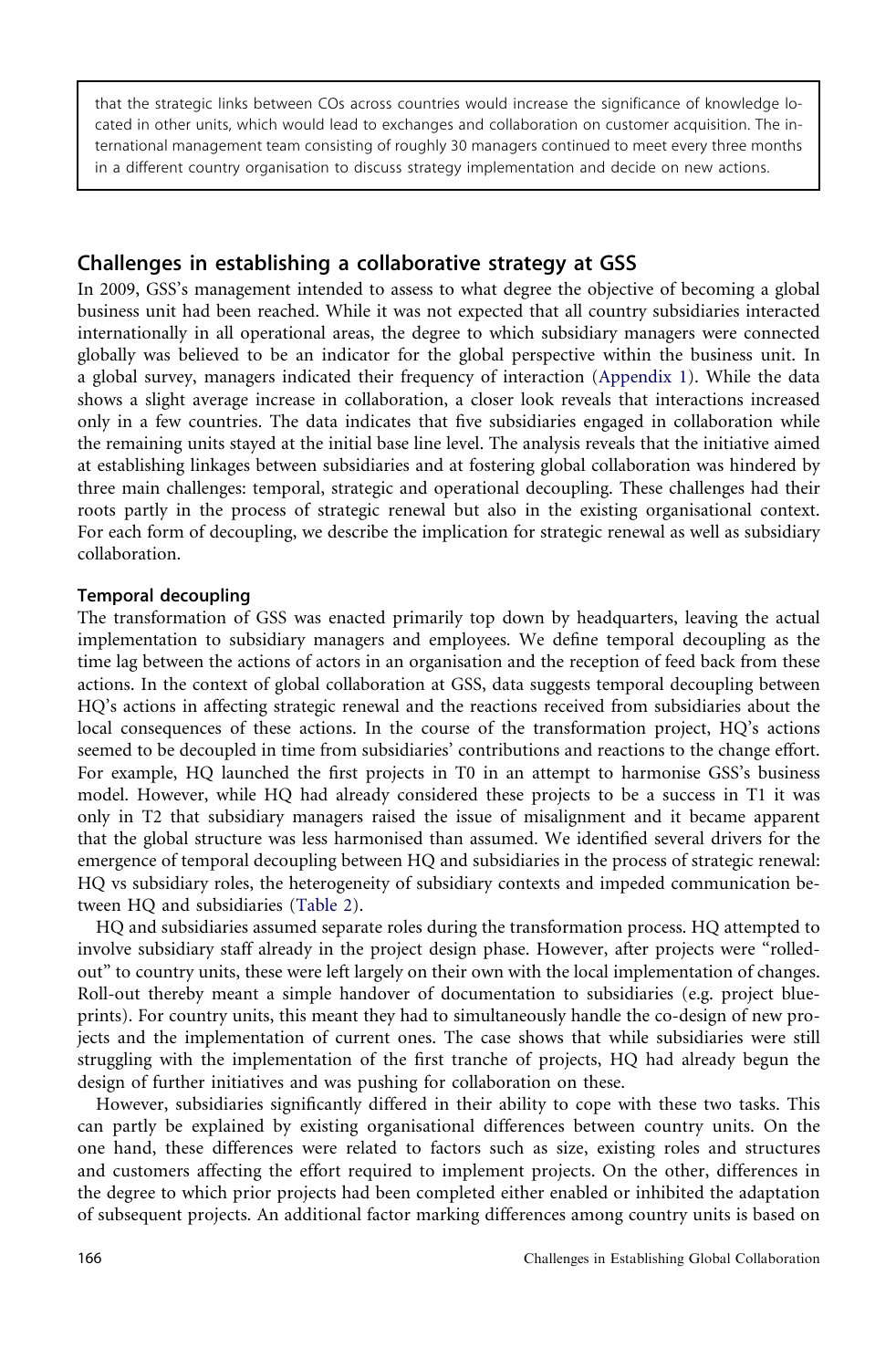<span id="page-7-0"></span>

| <b>Driver</b>                                                       | Description                                                                                                                                                | Implication                                                                                                                                                                                                                   |
|---------------------------------------------------------------------|------------------------------------------------------------------------------------------------------------------------------------------------------------|-------------------------------------------------------------------------------------------------------------------------------------------------------------------------------------------------------------------------------|
| - HQ and subsidiary roles                                           | - HQ manages the launch of ini-<br>tiatives over time<br>- Subsidiaries are involved in the<br>design and implementation of<br>these initiatives           | - HQ is ahead of the game<br>- Subsidiaries struggle to keep pace<br>- HQ and subsidiary activities in<br>strategic renewal are offset in<br>time                                                                             |
| - Heterogeneity of subsidiaries<br>organisational context           | - Subsidiaries differ in structure,<br>size as well as customers<br>- Degree of implementation of<br>new 'global structure' differs<br>across subsidiaries | - Country context influences<br>subsidiaries ability to cope<br>with project design and<br>implementation at the same time<br>- Non-compliance with 'global'<br>structure' delays implementation<br>of subsequent initiatives |
| - Impeded communication<br>between headquarters and<br>subsidiaries | - Feed back from countries to<br>headquarters is inhibited<br>- CEO did not accept delays in the<br>implementation of initiatives                          | - Open subsidiary feed back is<br>discouraged in management<br>meetings                                                                                                                                                       |

units' contribution on projects in the design phase. Country units that were strongly involved in co-designing projects had the opportunity to consider their own status quo and requirements. This positively influenced subsidiaries' ability to implement these changes. These factors made the situation easier for large country units, with potentially more available resources for global projects.

Finally, temporal decoupling was increased by the governance of the change initiative, manifest in impeded communication, which caused distortions to the feedback loop from countries to HQ. Formally, managers could use status calls and face-to-face management meetings to increase alignment. However, the CEO consistently emphasised the importance of a positive atmosphere concerning the transformation. Being rather task-orientated, the CEO accepted no excuses for delays in implementing projects and country unit heads were held responsible. These in turn responded by covering up delays or by implementing projects only at the surface level in order to display timely implementation. At management meetings, moderation techniques were used to block negative feedback and isolate unit heads who raised issues regarding the transformation.

Temporal decoupling impeded strategic renewal directly and indirectly. As a direct effect, it influenced country units' involvement in the renewal process. Indirect effects on strategic renewal emerged through the measures used to cover up temporal decoupling. Subsidiaries' ability to jointly engage with HQ in strategic renewal depended on HQ and subsidiaries' involvement in each others' actions and issues. Management team meetings were used to launch projects and discuss progress. However, HQ's decisions were frequently made beforehand without involvement of subsidiaries. Some subsidiary heads had prior knowledge due to more frequent and more personal exchange with HQ managers. Other unit managers seemed disconnected. Furthermore, HQ's "zero tolerance" regarding delays hindered subsidiary heads from providing feedback from their experience in the implementation, which impeded a controlled refinement of the effort for strategic renewal. In effect, a false impression was created that strategic renewal was on its way when in fact it was not. Despite the fact that the transformation effort was intended to harmonise subsidiaries in their setup and operations, profound differences remained among subsidiaries despite apparent harmonisation at the surface level.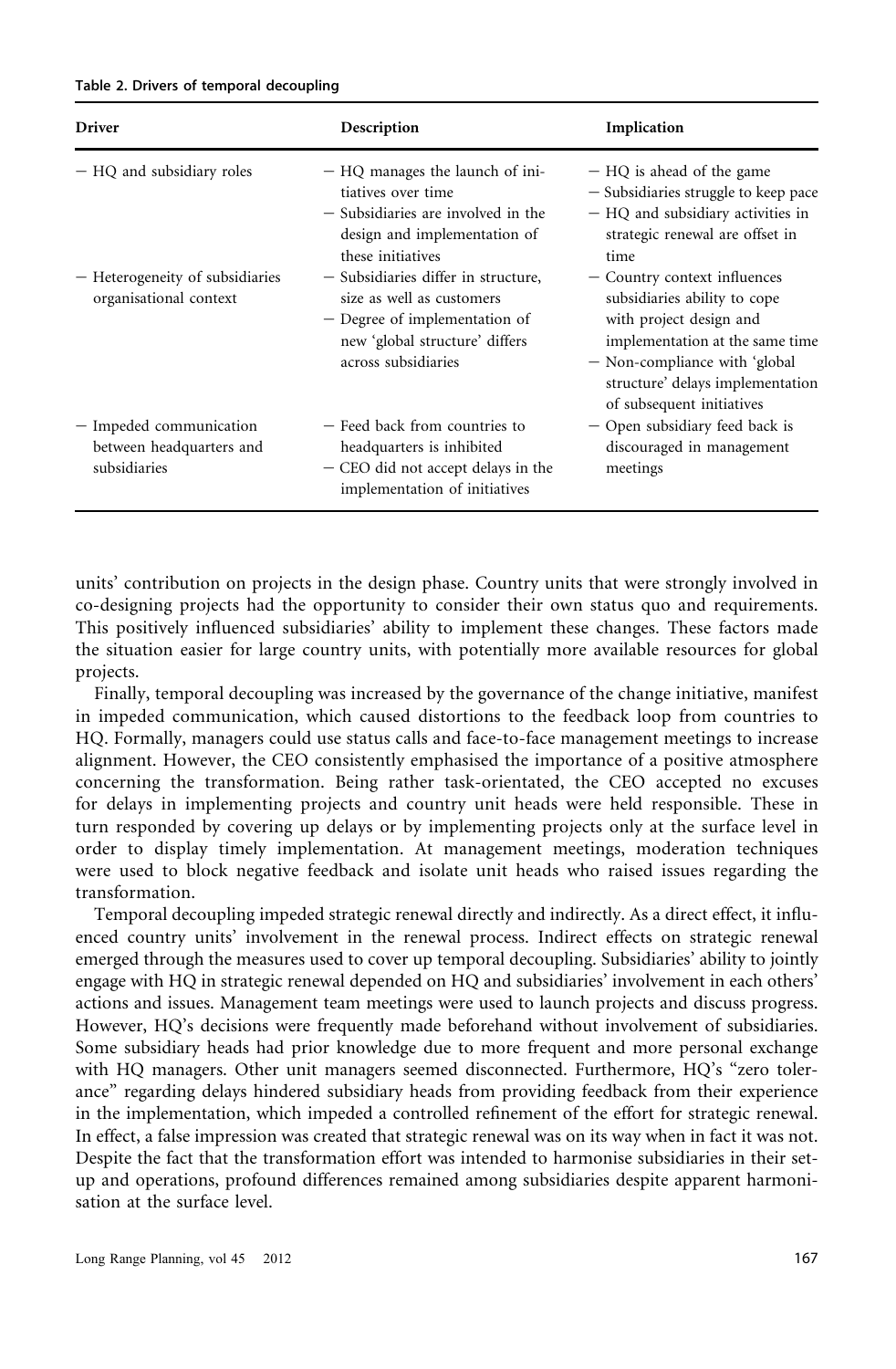Temporal decoupling likewise affected subsidiary collaboration. Because of their disconnectedness, subsidiaries were at different stages of the strategic renewal process. While some subsidiaries had already implemented projects, such as the global operating model, others lagged behind. At the top management level, subsidiaries' silence about lagging created a wrong sense of alignment. In organisational charts exchanged with management, common labels were used, which signalled adaptation to global standards. In reality, however, the local organisation and responsibilities had not changed. When subsidiaries intended to collaborate on an operational level, employees were faced with different structures, roles and responsibilities in other units. This variance inhibited operational collaboration. The following Vignette 2 gives an impression of temporal decoupling in the design and implementation of GSS's new operating model.

## Case Vignette 2: Temporal decoupling  $-$  The future mode of operations

During the first months after the initiation of the new global business unit, the major focus of the CEO and his team at HQ was to lay out the foundations of global collaboration by defining the "future mode of operations". The descriptions of parts of the operations were to be authored by members of the international management team, while the project office and design authority was with the department of organisational development at headquarters. The CEO paid special attention to this project as it would define the very foundations on which the global organisation would operate. However, the appointed project manager was soon disappointed when he realised that contributions from country unit heads passed the deadlines or were of insufficient quality. The CEO pushed for prompt completion and once the raw version of the organisational set-up had been defined, he approved the structure for global roll-out. Countries then had to switch to the new model. While for managers at HQ, projects were considered "finished" when the blueprint was described in PowerPoint files, for unit heads this marked only the beginning of the adaptation of their business. Thus, while country units were embarking on the real effort of organisational change, the CEO and his HQ team were launching the next set of projects. These were based on the organisational set-up described in the "future mode of operations" and would define operational standards and tools to be used across countries. As in the first set of projects, unit heads were expected to contribute and provide input and feedback to the plans. However, for them contributing was difficult since it meant another task on top of managing their daily business, and changing the fundamentals of their organisational set-up. Hence, country unit heads found it difficult to keep track of new projects and some only learned about project outcomes when the final documentation was sent out for operational implementation.

#### Strategic decoupling

We refer to strategic decoupling as a misalignment between the strategy of HQ and that which was pursued by country units. In the case of GSS, differences existed between HQ's globally-orientated strategy of collaborative business and the strategy pursued by country units, which were mainly concerned with local performance. For HQ, global collaboration was seen as a strategy to reduce costs, increase customer responsiveness and also to become en par with major competitors in the industry. The implementation of a global structure in T0 was a first step to reduce heterogeneity and facilitate co-ordination across intra-organisational boundaries. Country units, on the other hand, focused on their local customers and the demands from their local markets. Nevertheless, collaboration constituted an opportunity for subsidiaries for additional business, as well as synergies in the acquisition of new clients. The common effort for strategic renewal towards global collaboration thus provided an umbrella under which both HQ and country units were united with a common strategy. However, we argue that this common strategy did not prevail in practice and that the strategies of country units and of HQ were decoupled from each other. This means that both parties pursued different interests and used different means to reach their objectives. The data indicates that strategic decoupling at GSS emerged due to process and organisationallevel governance issues [\(Table 3](#page-9-0)).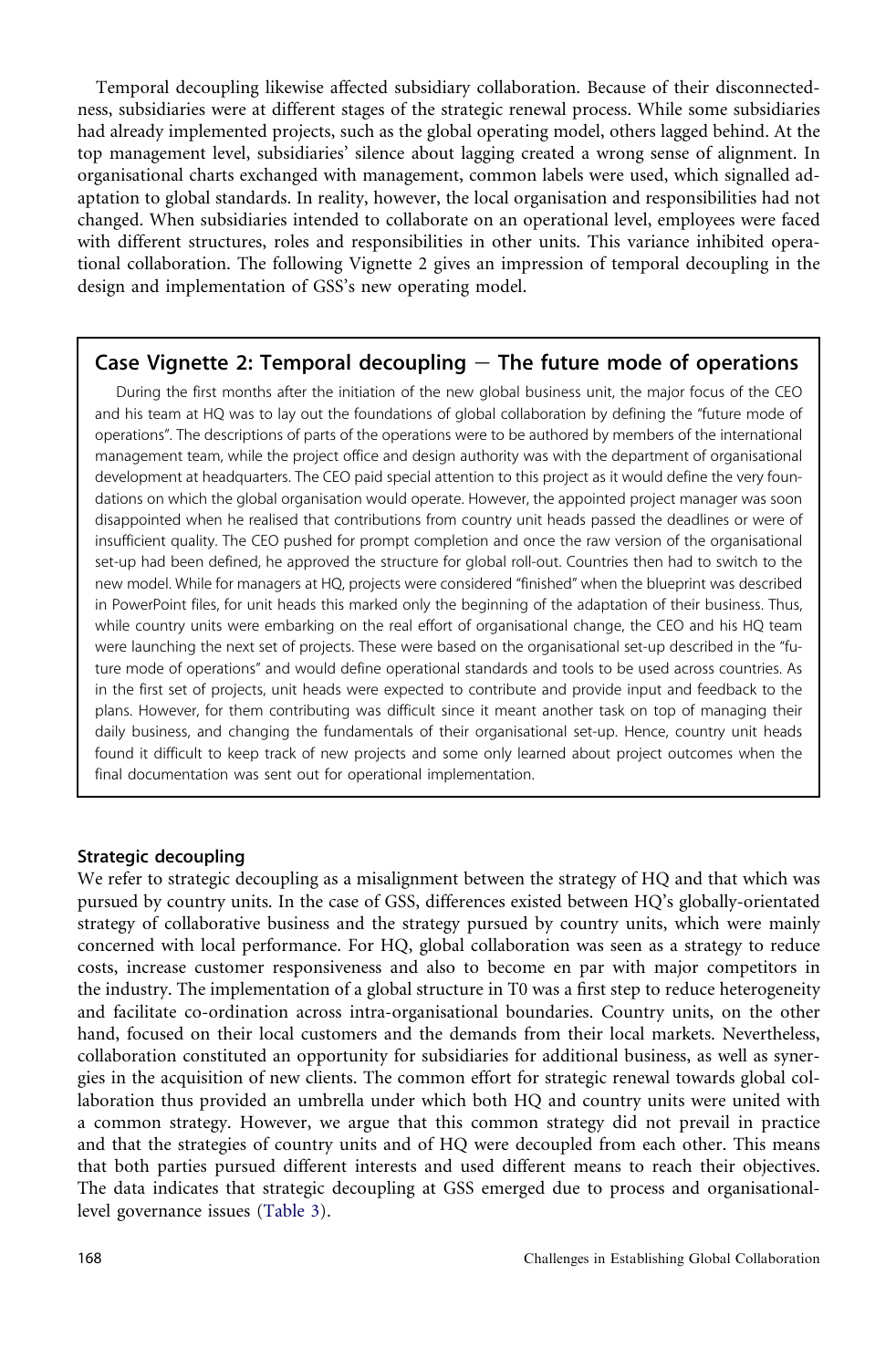<span id="page-9-0"></span>An important reason for strategic decoupling was the initial difference in priorities of HQ and subsidiaries, resulting in diverging strategic objectives. At the beginning of the transformation, local subsidiaries were guided by locally-orientated targets, which included incentives for managers to increase revenues and ensure a high utilisation of employees. However, some of these objectives stood in contrast to actions in support of global collaboration. Shifting work from one country unit to a subsidiary in a low-cost country decreased utilisation. Also, as some subsidiaries were transformed into a dedicated service provider for other subsidiaries (IPCs) based on the new model, these subsidiaries had to stop providing services for the local market. Thus, while on the surface level subsidiaries seemed to support the strategy of global collaboration, in practice the objectives of HQ and subsidiaries diverged, resulting in strategic decoupling.

Another important driver of strategic decoupling was HQ's governance approach of the transformation process itself. By propagating the strategy for global collaboration, HQ exercised its global governance role as the new strategy focused on fostering overall performance rather than country unit performance. This meant that a negative result in one subsidiary was acceptable if that was what was required to achieve a higher profit in another. For country unit heads, however, local numbers and local success were regarded as indicators of their units' and their own performance. Thus, subsidiary managers' formal obligations based on HQ's global governance differed from their perceived responsibility for their local business. Therefore, a major element of HQ's strategy was for itself to become an active element in the co-ordination of cross-subsidiary activities. For HQ, establishing subsidiary collaboration already constituted an objective of its own. In contrast, country units' interests did not only lie in the possibility of collaborative business but in the benefits obtained from it.

Potential synergies leading to short-term benefits were an important incentive for country units to engage in the collaborative effort. Initially, however, GSS did not succeed at creating significant short-term benefits for country units and thus decreased subsidiaries' motivation to invest in the transformation effort. These investments predominantly consisted of subsidiary employees being assigned to the initiatives launched throughout the process. Instead, country units tried to avoid commitments to resources, for several reasons. On the one hand, subsidiaries could not be sure whether their resource investments would be reimbursed with HQ funds and on the other, resource commitments to global projects distracted efforts from local pain points. Given this dilemma, free

| <b>Driver</b>                                              | Description                                                                                                                                               | Implication                                                                                                                                          |
|------------------------------------------------------------|-----------------------------------------------------------------------------------------------------------------------------------------------------------|------------------------------------------------------------------------------------------------------------------------------------------------------|
| - Diverging objectives of<br>headquarters and subsidiaries | - HQ focus is to drive down cost<br>and establish a strong governance<br>situation<br>- Subsidiary focus is to deliver cus-<br>tomer projects             | - Initially, local targets did not pro-<br>vide incentive to engage in<br>collaborative strategy                                                     |
| - HQ governance of<br>transformation process               | - HQ tried to achieve synergy<br>between subsidiaries<br>- Losses in one subsidiaries were ac-<br>cepted if they resulted in higher<br>profits in another | - Global collaboration was only partly<br>considered a strategic priority by<br>subsidiary management                                                |
| - Lack of short-term subsidiary<br>benefits                | - Resource commitments to change<br>initiatives is considered trade-off<br>with local business                                                            | - Subsidiaries willingness to assign<br>resources to the transformation<br>effort decreased<br>- Subsidiary free-riding on project<br>implementation |

#### Table 3. Drivers of strategic decoupling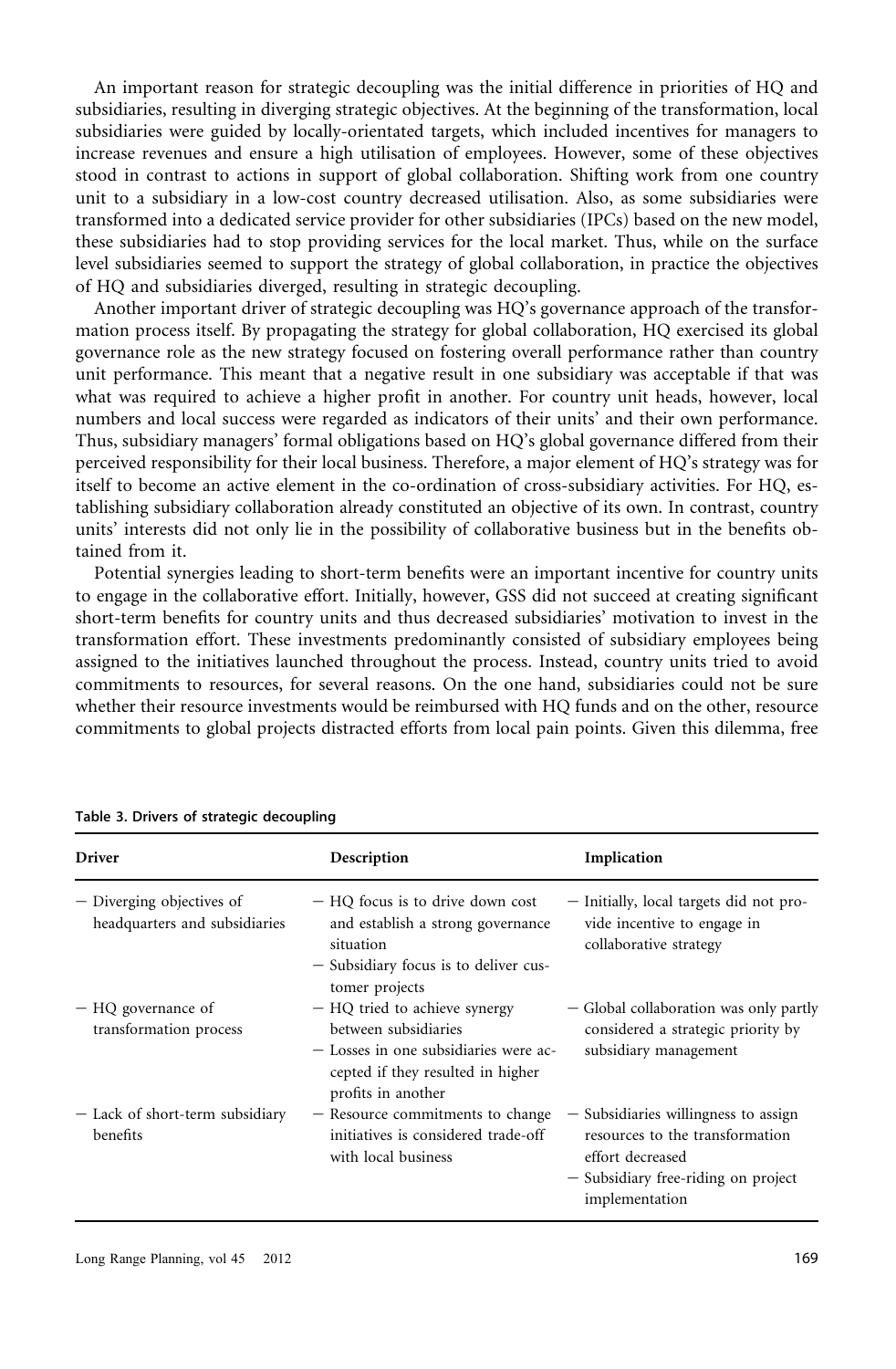riding became an issue so that some country units avoided investments in global projects but aimed to join in the collaboration once the global structure had been established.

Harmonisation of strategic objectives among subsidiaries and headquarters was a major part of strategic renewal. However, the data indicates that until T4 the harmonisation of the strategies of HQ and country units was a major challenge; their strategies remained decoupled. This affected strategic renewal, as the intended standardisation and harmonisation of subsidiaries' operations only remained on the surface level. Also, strategic decoupling influenced collaboration in that it marked the absence of common objectives. While country units and HQ were in agreement about the potential benefits of collaboration, the absence of short-term benefits for subsidiaries and the immediate resources required to attain these benefits negatively influenced units' adherence to global strategy. Thus, in daily operational practice, strategies of HQ and country units differed. Case Vignette 3 illustrates these tensions with the example of the introduction of a standardised ticket tool as part of the transformation project.

## Case Vignette 3: Strategic decoupling  $-$  The standard ticket tool

A core element of GSS's new operations was the use of a standard ticket tool across country units to track customer requests. In all countries, customer requests are entered into a software tool and forwarded to an expert. The software further tracks work progress and costs. While this procedure was largely followed by all country units, the various tools in use differed in functionality and were largely incompatible with each other. For GSS, shifting to one single ticket tool for all country units meant that tasks could more easily be transferred from one country to another. Hence the global CEO gave the directive that all new contracts would have to use "Ti2L", software that was developed and already used by the German unit. Additionally, existing customer contracts were to be switched to Ti2L. However, for many country units, the ticket tool functioned as operational interface to customers. Customers also used the monitoring features of the software to observe progress and be alerted about unresolved issues. Ti2L did not incorporate all features of currently used tools. Thus, for some existing customers, switching to Ti2L meant a reduction of the amount of transparency. Furthermore, country units of GSS had to bear the costs associated with the implementation of Ti2L. While unit heads recognised that Ti2L would facilitate access to capabilities of other units, local customer satisfaction and financial results would be negatively impacted. Consequently, the US country unit head informed the global CEO about customers' dissatisfaction with Ti2L and argued that its implementation threatened an important contract extension. The UK country unit head reported that Ti2L licensing costs would significantly reduce local profits. Current software used was in many aspects more advanced and longterm agreements with customers made an immediate switch difficult. The global CEO, however, did not accept any objection against the use of the global standard ticket tool and continued enforcing its global adaptation despite negative impacts on country units.

#### Operational decoupling

Operational decoupling refers to disconnects between the actual collaborative practice of country units and the way the transformation effort of GSS was set up. Due to operational decoupling, strategic renewal partly remained a theoretical exercise. At GSS, collaboration among subsidiaries occurs on two levels: strategy implementation and operational practice. Strategy is implemented through the joint work of employees from various country units on strategic projects. These projects were intended to facilitate collaboration on the operational level. Operational coupling refers to a tight integration of strategy implementation and subsidiaries' daily operations. For example, in a customer service environment, employees would introduce questions about customer satisfaction during their daily interactions, following a strategy for increased awareness for customers' needs. In contrast, operational decoupling refers to a disintegration of strategy implementation and daily operations. Only some of GSS's projects were finished and turned into organisational practice (see Appendix 2). Most projects remained in an intermediate state of completion and decoupled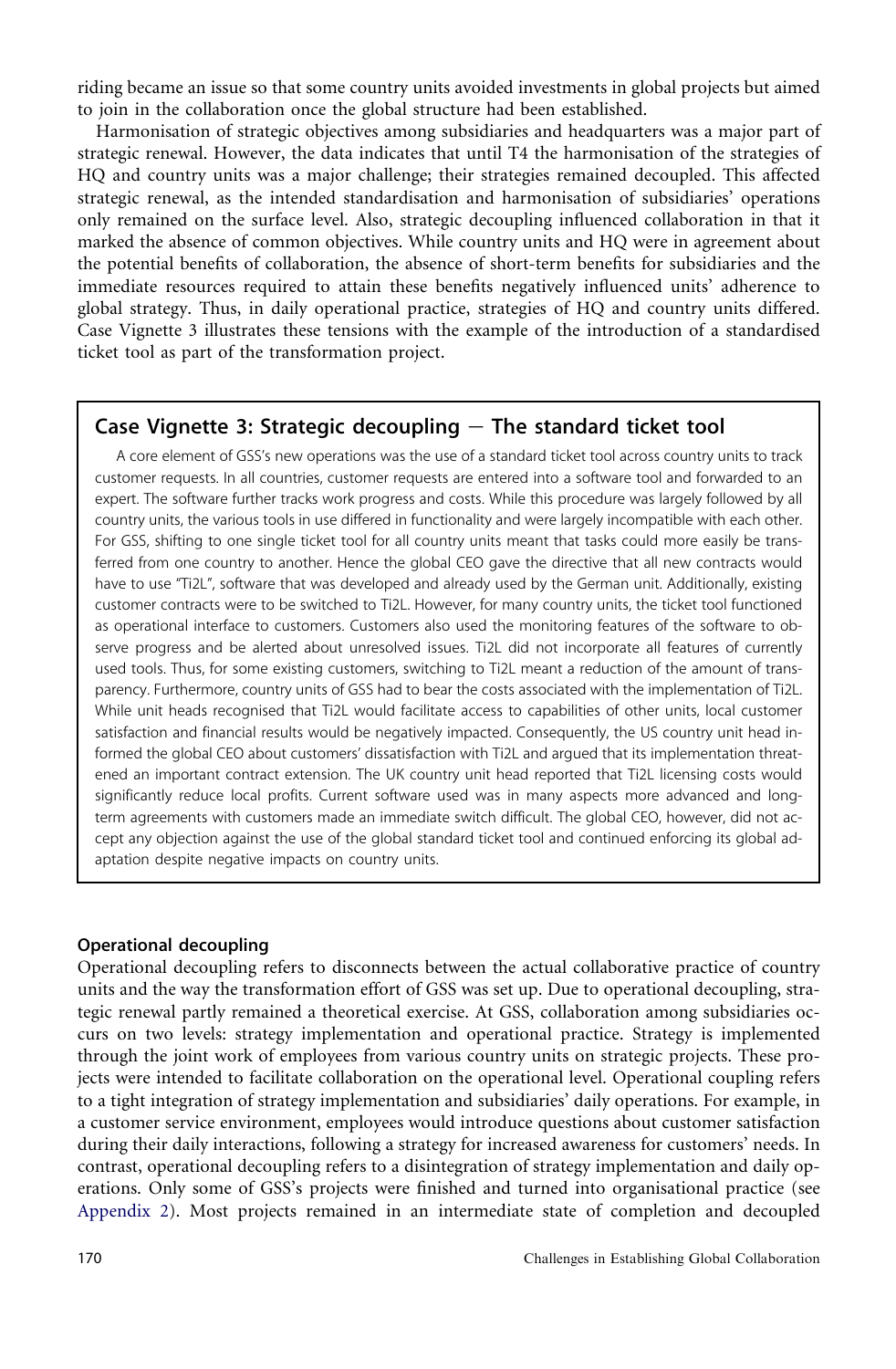from daily operations and were rather theoretical exercises. We identified two drivers for the emergence of operational decoupling: deviation from existing practices in the process of strategic renewal and the heterogeneity of subsidiary contexts (Table 4).

The deviation from existing practices in the process of strategic renewal was an important antecedent of operational decoupling. Before the start of the transformation effort, subsidiaries had operating processes for customer interaction and service provision in place. The procedures and software used fit customer requirements and suited subsidiary preconditions such as subsidiary size and organisational structure. When GSS designed the new global service standards they did so by using standards largely based on the German country unit. While GSS intended to combine "best practices" of all countries, merging different processes was intellectually challenging and often, in the case of different proprietary software, not feasible. As a result, existing practices of subsidiaries were largely not part of the final standard operational blueprint. This meant that the standard model country units had to introduce significantly deviated from their existing organisational practices. In the implementation phase, unit heads were asked to assess differences between the current and the future operating model and implement the model by taking appropriate measures to overcome their particular deviations.

However, this was not a straightforward task due to differences in the existing organisational heterogeneity of subsidiaries in terms of size, organisational set-up (roles, responsibilities) and use of existing practices. During the transformation effort, GSS realised that because of these differences the intended degree of standardisation between country units could not be realised. HQ assumed that each subsidiary would find a way to align the new strategy with ongoing operations. For strategic renewal to be successful, daily operations eventually have to reflect strategic intentions. However, subsidiaries only partly succeeded due to the reasons explained above. In the GSS case, operational practices remained disconnected from efforts of strategy implementation.

Operational decoupling influenced strategic renewal significantly in that collaboration at GSS remained divided into two separated streams: project level collaboration as part of the transformation effort and the actual (intended) operational collaboration in customer projects. Employees from different subsidiaries collaborated in the design of strategic projects but this co-operation was distinct from employees' operational tasks, which largely remained focused around local subsidiaries. Particularly the larger subsidiaries such as Germany and UK engaged in operational collaboration with units in India or Russia. Smaller units opted out (see [Table 1](#page-4-0)). The operational decoupling of strategy implementation and collaboration among subsidiaries hindered the emergence of sustained

| <b>Driver</b>                                             | Description                                                                                                                                                                     | Implication                                                                                  |
|-----------------------------------------------------------|---------------------------------------------------------------------------------------------------------------------------------------------------------------------------------|----------------------------------------------------------------------------------------------|
| - Deviation from existing<br>practices                    | - Disintegration of strategy<br>implementation and daily<br>operations<br>- Standard operating model widely<br>deviates from existing practices in<br>country units             | - Strategy implementation widely ig-<br>nores existing practice and<br>experience            |
| - Heterogeneity of subsidiaries<br>organisational context | - Subsidiary context (customers,<br>size, etc.) made adaptation<br>to global model necessary<br>- Subsidiaries were struggling to<br>link current operations to new<br>strategy | - Subsidiary operational practices re-<br>mained disjointed from intended<br>operating model |

|  |  |  |  | Table 4. Drivers of operational decoupling |
|--|--|--|--|--------------------------------------------|
|--|--|--|--|--------------------------------------------|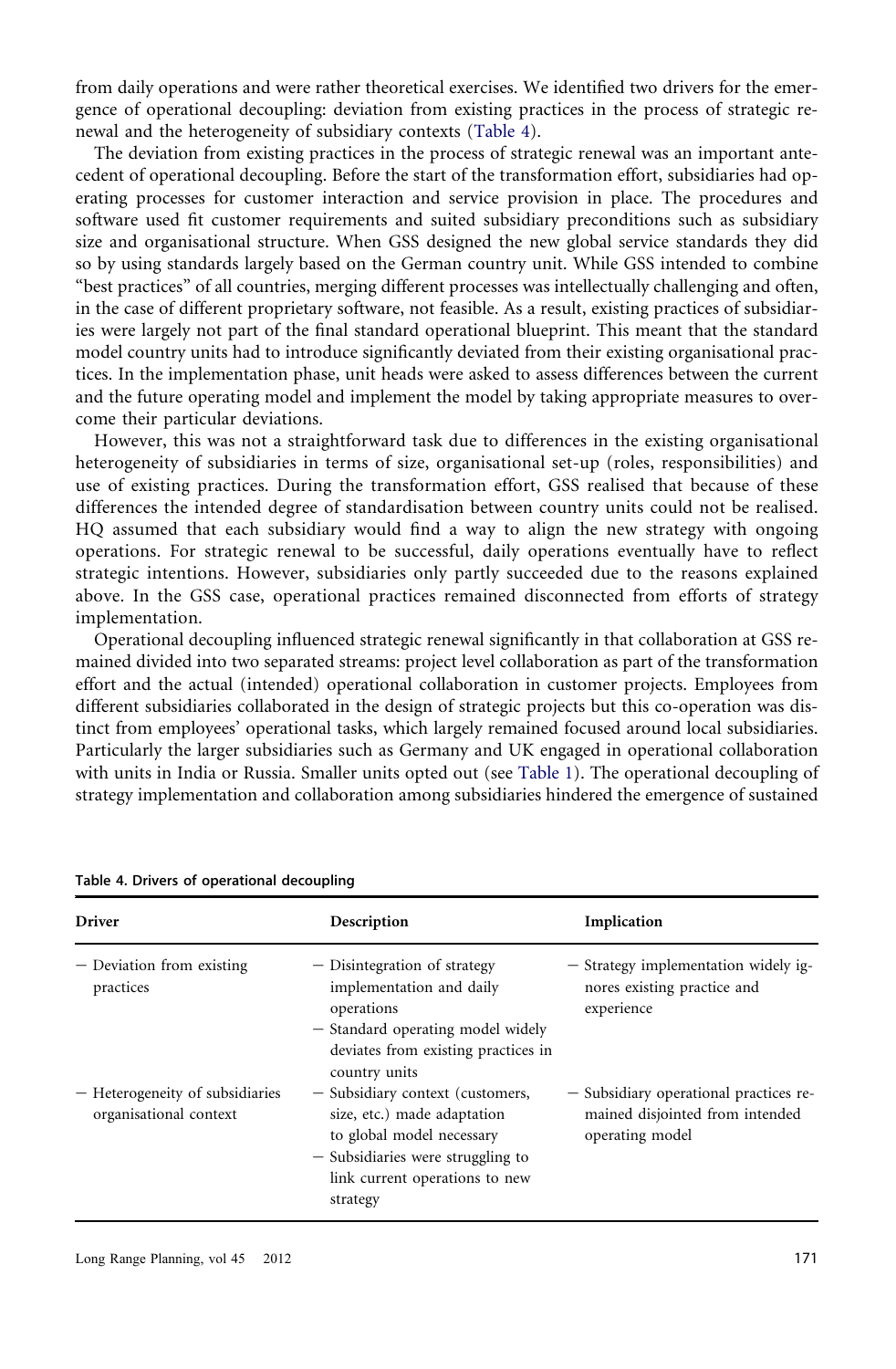collaboration among a larger group of subsidiaries. Case Vignette 4 illustrates this disconnect on the example of a standardised procedure for fulfilling customer requests.

## Case Vignette 4: Operational decoupling  $-$  Standardisation of incident handling

GSS aimed to create global standards as a means to facilitate global collaboration. One of these standards was concerned with the process of how incidents in the customers' IT systems were resolved, a core element of GSS's services. A team was formed in the Indian unit to design a "best practice" approach for incident resolution. While the team received documentation from country units describing their current processes, it faced the challenge of identifying advantages of the different approaches. Since the solution should not be tailored to a particular country unit, the team decided to base its standard model on the "target mode of operations", which described the global standard for operations. Additionally, the standard process was to be based on the ticket tool Ti2L, the designated standard software for the resolution of customer requests. For the project team, gathering further information was difficult. Business trips to different countries to gather more profound information were complicated due to visa and cost constraints. Country units had only hesitatingly adapted the standard operating set-up. Furthermore, as described in Vignette 3, country units were slow to adapt the global standard ticket tool. While a global standard for the resolution of customers' incidents would mark a step towards global standardisation, its success depended on the adaptation of other global standards. The project, led by an expatriate manager, lasted over a period of nine months and resulted in significant cost. The result, however, was a set of conceptual charts, which described a process deemed "global standard", but which were decoupled from the operational reality of the country units.

## GSS response to challenges of global collaboration

One year into the process of strategic renewal, the global CEO realised that the transformation effort, the harmonisation of subsidiaries' structures and processes as well as the degree of collaboration, had not progressed satisfactory. However, HQ did not try to resolve the three types of decoupling directly. Rather, HQ took several measures which indirectly reduced decoupling but resulted in some subsidiaries becoming isolated. These measures included the foundation of a core group reducing temporal decoupling, global targets reducing strategic decoupling and budget cuts for projects reducing operational decoupling. In the eyes of the CEO, the costly international management meetings of all subsidiary heads had done little to drive the change process. For the CEO, these meetings had become a platform for communicating changes rather than for shaping the future organisation. As a consequence, international management meetings were replaced by regular meetings of a "core group" consisting of six managers from HQ and selected unit heads regarded by the global CEO as "core countries". This practice reduced temporal decoupling among core countries by providing a forum where the CEO and headquarters openly discussed intentions for future actions. Furthermore, the reduced number of core subsidiary heads included facilitated timely exchange of information. On the other hand, the new meeting structure increased temporal decoupling of non-core subsidiaries. Unit heads had to rely on formal communication from HQ rather than informal exchanges at the management meetings. Furthermore, the change of management meetings to meetings of a core group led to a decrease in collaboration among country units as non-core country units became largely excluded from project work. The isolation of some unit heads at management level sent out negative signals to the local organisation regarding the units' international integration.

Managers at HQ noticed that subsidiary heads' incentives created conflict between local and global interests and that their units did not follow a globally harmonised strategy. As a consequence, in T4 HQ introduced a balanced scorecard, in which global targets were broken down to subsidiary level. Based on a set of key performance indicators, country unit heads were given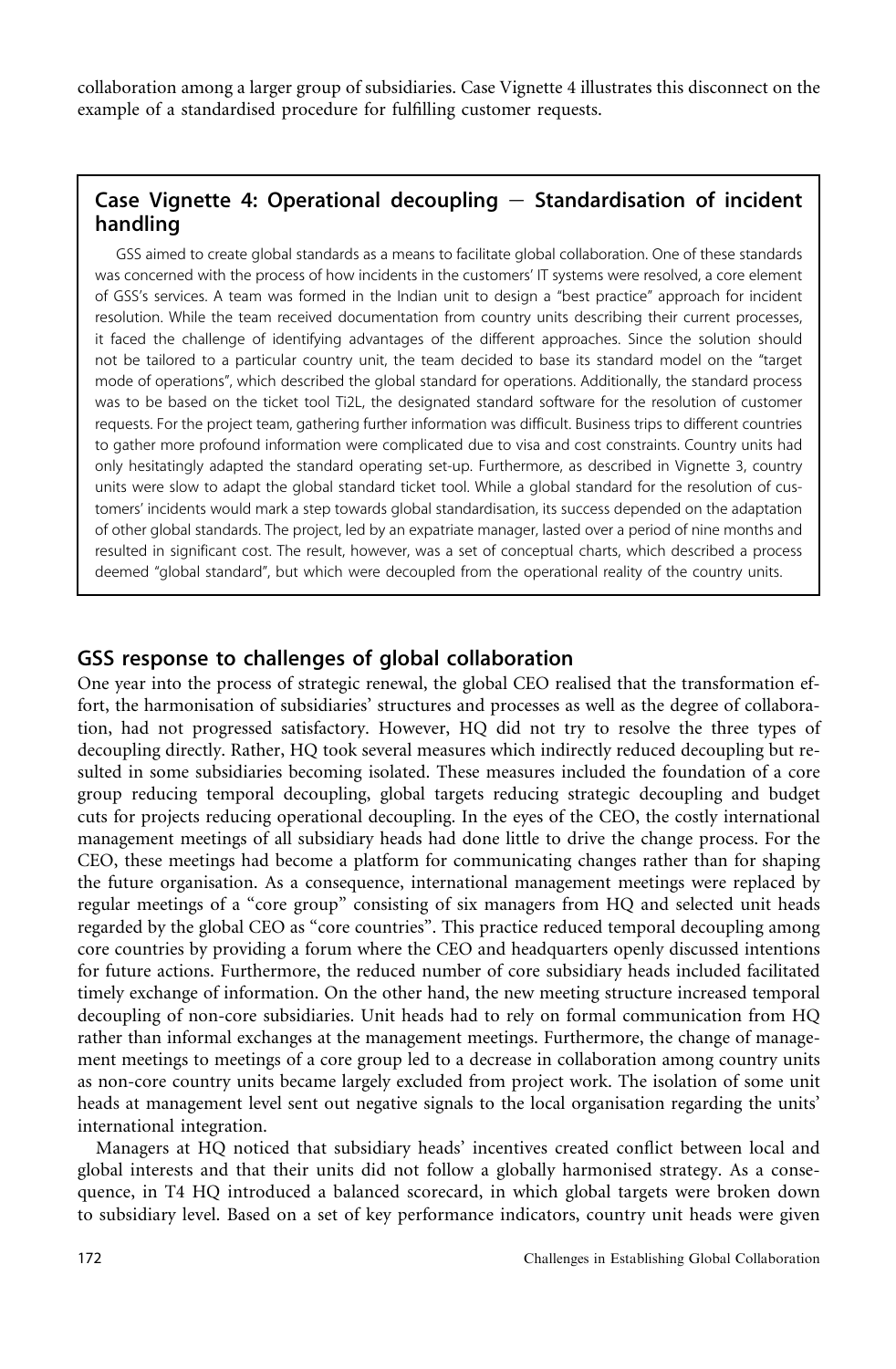targets, to be reviewed quarterly. This practice reduced strategic decoupling in that local objectives were tied to global objectives. However, subsidiaries used a number of different criteria to calculate indicators, leaving some leeway for country units to continue to pursue their own interests. In addition to global targets, country unit heads received targets from their local divisional CEO, which in structure and content differed from the given global objectives. Two smaller country units rejected the tight governance of the global organisation and opted out of subsidiary collaboration. For the remaining, the targets provided incentives for increased collaboration with other subsidiaries. Some HQ projects operated in isolation from existing practices and the operational reality of subsidiaries. These projects were completed but were too abstract to be useful for the organisation. As a consequence, the CEO initiated budget cuts for projects. This meant that projects were not given a separate budget but had to be financed by subsidiaries or by employees working on projects in addition to full-time operational responsibilities. The assignment of project work to employees with operational responsibilities reduced operational decoupling in that projects became integrated into daily activities of the organisation. However, few unit heads were interested in sparing resources for global projects, because in the absence of global budgets, country units had to cover the costs themselves. As outlined above, these investments were easier to bear for larger country units than for smaller ones. Thus, decoupling was reduced for larger units while smaller ones became increasingly isolated from project work. The budget cuts for projects thus indirectly reduced the influence that smaller subsidiaries had on defining the structure of collaboration. As a consequence, the set-up for collaboration became centred on the needs of larger subsidiaries, a process which decreased the suitability of the design for smaller country units.

#### **Discussion**

The case of GSS provides a longitudinal account of strategic renewal with the objective to establish global collaboration among country units in a multi-national enterprise. The case shows that establishing global collaboration among country subsidiaries is not only a question of harmonised processes and structures alone. Significant challenges arose in the form of temporal, strategic and operational decoupling that had its roots in the process of strategic renewal itself as well as in pre-existing organisational characteristics. The deliberate attempt to create strong bonds between country units and to establish a global headquarters had significant side effects that decoupled HQ from subsidiaries leading to diverging strategic foci. This made the new strategy a rather theoretical exercise void of operational realities. Country unit heads were torn between local business and global goals. With the transformation effort eventually steered by a small group, many country unit heads found themselves excluded from the flow of information. The lack of short-term benefits and the conflicts between local customer wishes and new global standards further impeded the adaptation of project outcomes. A remarkable example is the superficial adaptation of the global business model. As all projects were built on the premise of these common standards, which de facto were not organisational reality, this decreased the usefulness of subsequent projects. The three forms of decoupling identified in this paper make several insightful contributions to research and practice. [Table 5](#page-14-0) provides an overview of the definition of the three forms of decoupling along with their description and their implications for strategic renewal as well as for global collaboration.

#### Implications for research

This paper provides insights into the process of strategic renewal by showing how global collaboration of country units unfolds over time through the interplay of processes of feed forward (HQ initiatives and projects regarding structure and standardised operations) and feed back (country units' and HQ's reactions). The notions of temporal, strategic and operational decoupling have several implications for research on the process of strategic renewal as well as the growing literature on global collaboration.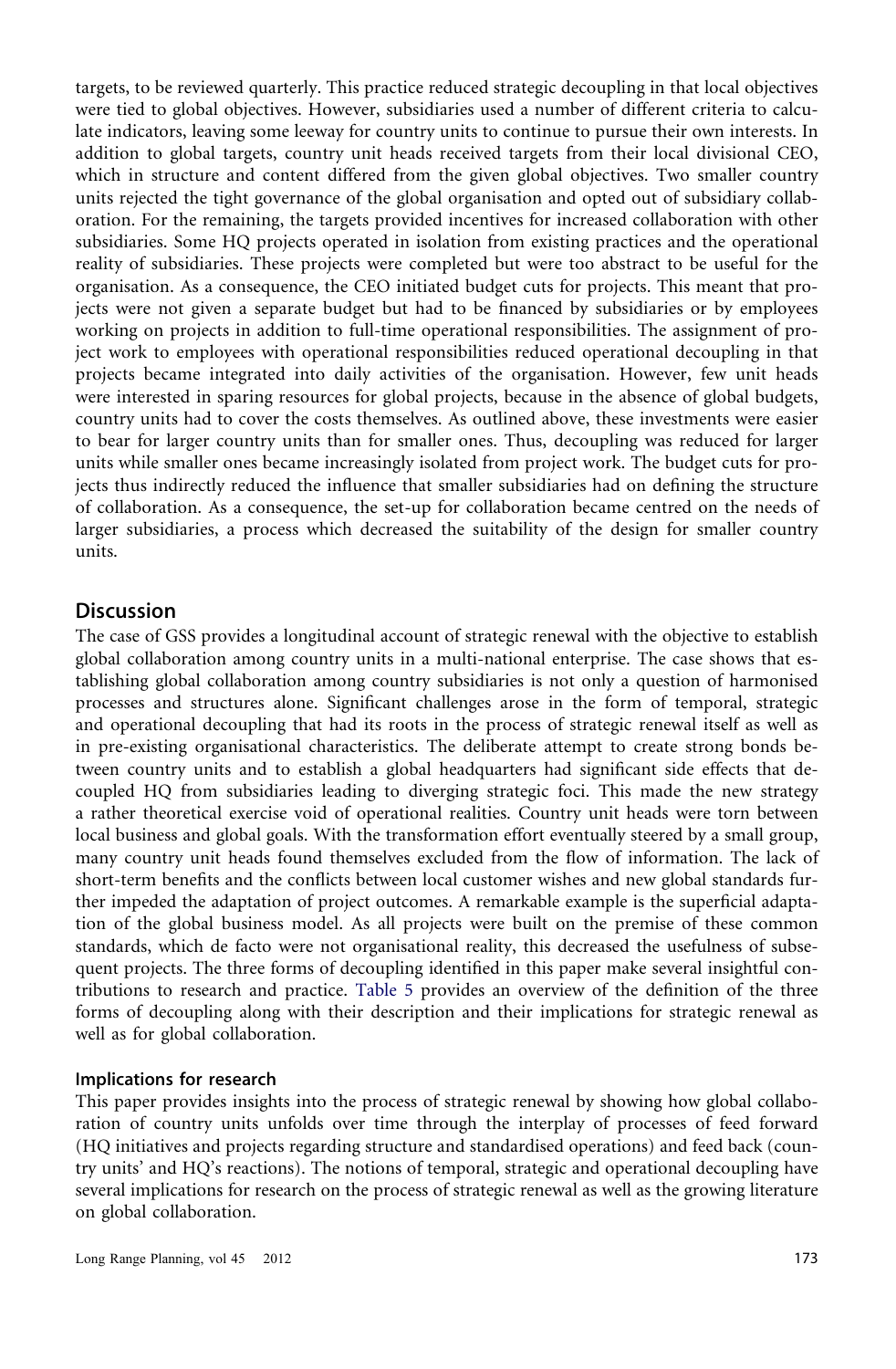|                                        | <b>Temporal decoupling</b>                                                                                                            | Strategic decoupling                                                                                                                      | Operational decoupling                                                                                                                                  |
|----------------------------------------|---------------------------------------------------------------------------------------------------------------------------------------|-------------------------------------------------------------------------------------------------------------------------------------------|---------------------------------------------------------------------------------------------------------------------------------------------------------|
| Definition                             | - Time lag between a unit's actions and<br>the reception of feedback from these<br>actions.                                           | - Misalignment between the strategies<br>pursued by headquarters and local<br>country subsidiaries                                        | - Disconnect between the actual<br>collaborative practice and the way the<br>transformation was set up                                                  |
| Origin                                 | - Strategic renewal process                                                                                                           | - Strategic renewal process<br>- Initial organisational context                                                                           | - Strategic renewal process<br>- Initial organisational context                                                                                         |
| Effect on process of strategic renewal | - Decreased subsidiaries involvement in<br>strategic renewal<br>- False HQ impression of status of<br>transformation                  | - Standardisation only on surface level<br>- Harmonisation of subsidiary and<br>headquarter strategic orientation is not<br>achieved      | - Daily operations do not reflect<br>strategic intentions<br>- Existing business did not allow<br>immediate testing in practice (remains)<br>potential) |
| Effect on subsidiary collaboration     | - Increasing organisational differences<br>between subsidiaries inhibit<br>collaboration                                              | - Subsidiaries do not buy into global<br>model<br>- Absence of short-term benefits<br>inhibits collaboration                              | - Subsidiaries collaborated in change<br>initiatives but not in customer projects                                                                       |
| Managerial implications                | - HQ as moderator of subsidiary feed<br>back<br>- Institutionalised meetings<br>- Mindful patterning of strategic<br>renewal required | - Target agreements of subsidiaries need<br>to reflect non-collaborative<br>business<br>- Ensure business case of global<br>collaboration | - Strategy implementation needs to build<br>on existing collaborative practice<br>- Alignment of process with local<br>situation                        |

<span id="page-14-0"></span>Table 5. Summary: decoupling in the process of strategic renewal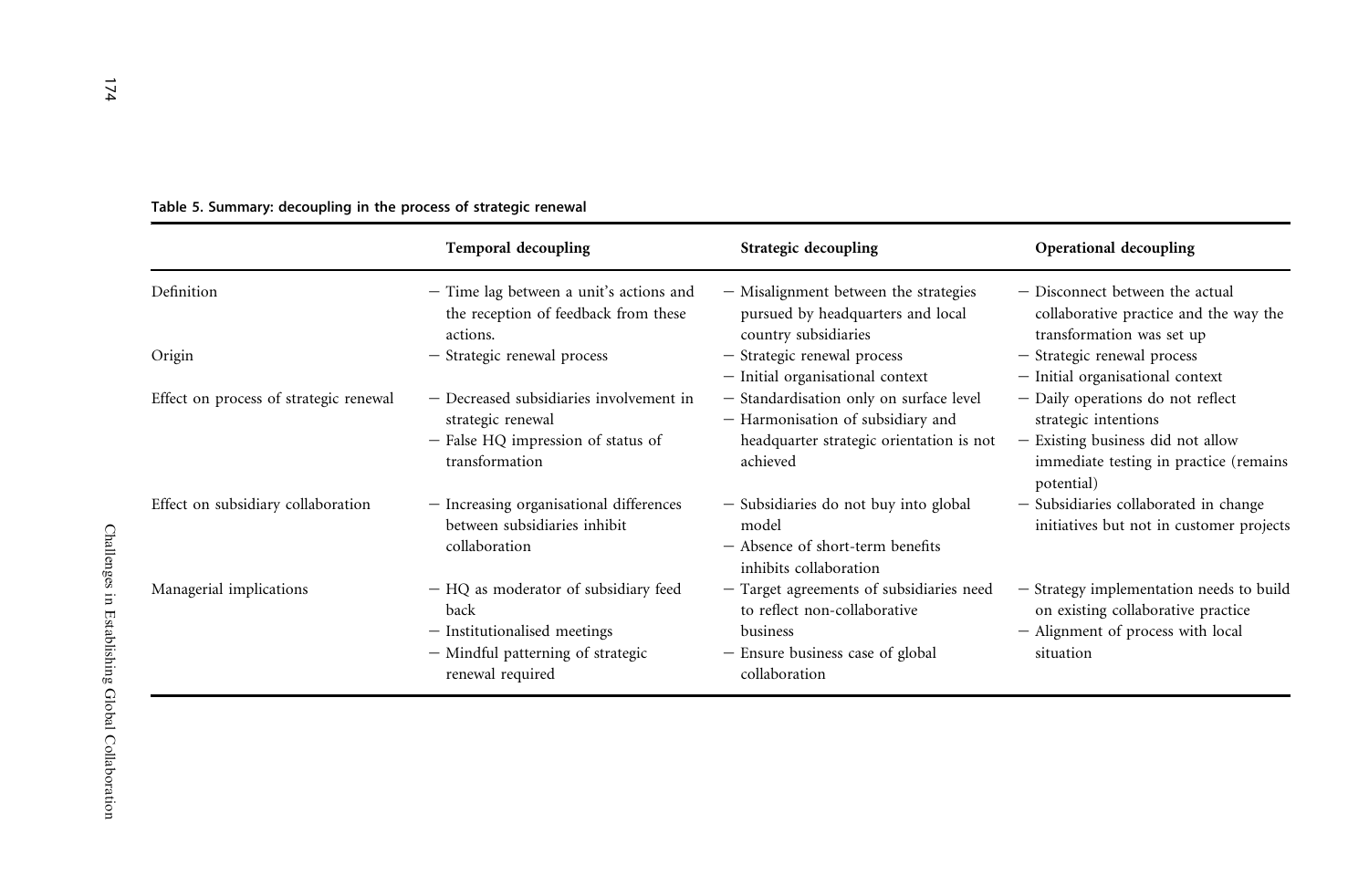First, our findings enhance theory on the process of strategic renewal by pointing out the temporal dimension in Crossan et al's model. Temporal decoupling describes the time lag between initiatives and activities (feed forward) and organisational-level feed back processes. The cycle of feed forward and feed back learning is the cornerstone of [Crossan et al's \(1999\)](#page-19-0) framework. Implicit in this model is an inherent temporal gap between feed forward and feed back. However, so far this has not been the subject of explicit research attention. The findings presented in this paper indicate that feed back is not (only) a "property" of institutionalised elements on the organisation level, but more a capacity on the individual and group level to make sense of the new situation and anticipate how it affects ongoing strategy implementation. Our findings suggest that temporal decoupling predominantly originates in the characteristics of strategic renewal itself. Actors in organisations differ in their propensity to construct feed back and take responsive actions as a result of their individual position, access to information or political interests. This suggests that the processes of feed forward and feed back are not only sequential; they take the form of cascades, which are offset in time but still influence subsequent cycles of feed forward and feed back. The GSS case reveals that these temporal dynamics [\(Gersick, 1994; Pettigrew et al., 2001\)](#page-20-0) have consequences on strategic renewal in their own right. In the course of the transformation effort, the feed forward and feed back loops of headquarters and country units became decoupled from one another, making it difficult for country units to influence the course of strategy implementation.

Second, our findings also contribute to [Zietsma et al's \(2002\)](#page-21-0) work on influencing factors of strategic renewal. They use the metaphor of a "legitimacy trap" to describe situations in which processes of feed back are inhibited because actors do not consider existing practices or initiatives to be legitimate. The notion of operational decoupling further contributes to this argument. Operational decoupling is the result of HQ's failure to draw on and engage with existing collaborative practices that had emerged along the existing heterogeneity of customer demands, structures and processes on subsidiary level. Thus, operational decoupling is influenced both by the initial organisational context and the process of strategic renewal itself. This quasi "ignorance" with regards to existing practice puts the applicability of strategic initiatives for subsidiaries at risk and eventually decouples actual and intended practice. In other words, similar to Zietsma et al's argument, operational decoupling inhibits processes of feed back which would give rise to learning processes on subsidiary and HQ level necessary to support strategic renewal.

Third, we contribute to prior research which shows that the process of strategic renewal in organisations inevitably creates inconsistencies and rifts in the organisation that might (temporarily) negatively influence the effects of organisational change ([Gulati and Puranam, 2009\)](#page-20-0). Temporal, strategic and operational decoupling describe the centrifugal forces that are inherent in change processes in large multinational organisations and which make it difficult to harmonise governance, operations and structures across national and intra-organisational boundaries. In this respect, decoupling of headquarters and country units in its various forms provides new explanatory means to understand strategic renewal in multinational enterprises. The three forms of decoupling help to better understand the inconsistencies in the "lived practice" of organisations as a result of large change initiatives and the tensions with pre-existing organisational characteristics such as local targets [\(Agarwal and Helfat, 2009\)](#page-19-0).

Fourth, the notion of strategic decoupling has implications for research on the role of governance in enabling subsidiary collaboration. Similar to operational decoupling, strategic decoupling originates both in initial organisational characteristics (for instance, subsidiary targets) and the process of strategic renewal itself such as the lack of short-term benefits for subsidiaries to engage in collaboration. Extant literature primarily highlights the importance of an international management team with a shared vision, aligned strategic objectives for collaborative business and clear incentives in order to realise collaborative strategies ([Ghoshal and Bartlett, 1989\)](#page-20-0). On a more detailed level, research shows that high-performing intra-organisational collaborations are often initiated by local units rather than headquarters. This implies that a governance approach that allows collaboration to be driven bottom-up by subsidiary or business unit heads seems to result in a higher motivation to collaborate and in more extensive learning efforts of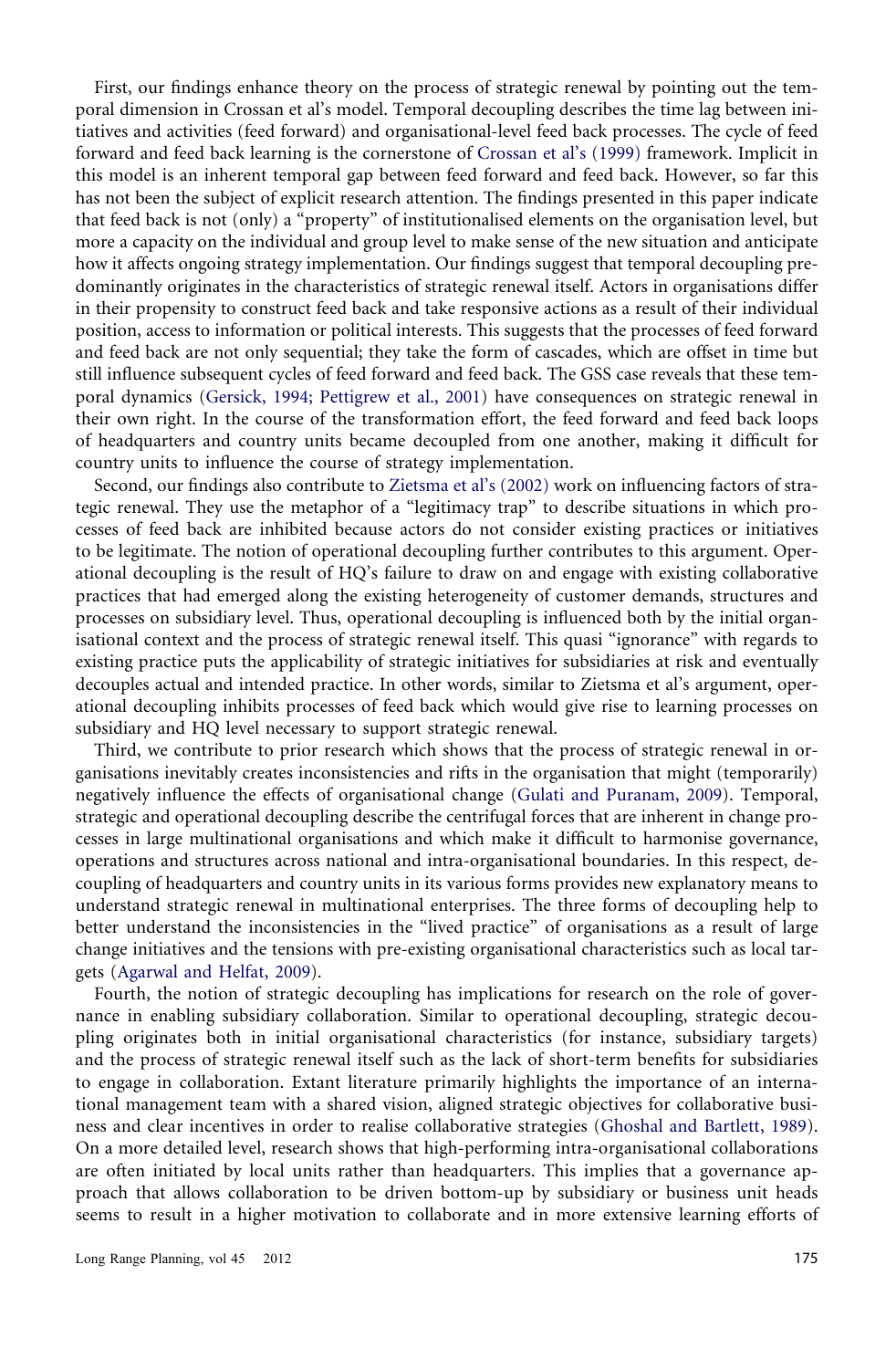actors involved which foster successful collaboration ([Martin and Eisenhardt, 2010\)](#page-20-0). Our findings provide further detail to this line of argument. We argue that an MNE's governance approach needs to be responsive to two factors in order to avoid strategic decoupling: the process-level challenges in establishing subsidiary collaboration and the actual collaborative practice of subsidiaries. Our analysis reveals that HQ's top-down approach negatively affected subsidiaries' motivation to collaborate. In GSS, HQ governance stretched to the very details of subsidiary operations by making intra-organisational collaboration mandatory, irrespective of local conditions (such as customer expectations and business needs). Considering the significant resource commitment demanded from country subsidiaries, this suggests that governance of strategic renewal needs to ensure both short-term benefits of collaboration as well as the long-term alignment of organisation-level and subsidiary-level objectives. This is in line with recent research that highlights the importance of short-term subsidiary performance for the adoption of new practices ([Lee et al., 2010](#page-20-0)). The challenge for subsidiaries and headquarters alike is to clarify and orchestrate the relationship of local responsibility on the one hand and the potential "global" or organisationlevel impact of local activities on the other.

#### Implications for practice

Our case analysis reveals three fundamental challenges in GSS's attempt to establish a collaborative strategy: temporal, strategic and operational decoupling of headquarters and country subsidiaries. Based on the case study presented above, we take the perspective of headquarters and provide suggestions for practitioners on how to mitigate the adverse effects of decoupling in strategic renewal (for a summary see [Table 5](#page-14-0)).

Temporal decoupling refers to time lags between activities and the respective feed back for different parties in the organisation. These time lags prevent units from contributing local requirements to the transformation process; with severe consequences, as our case analysis illustrates. To avoid temporal decoupling, it is essential for headquarters to not only steer strategic renewal in terms of launching projects and monitoring progress but, in addition, assume the role of a moderator of country units' feed back. This insight has several implications for how the process of strategic renewal is managed. On the one hand, it refers to institutionalising meeting structures that provide subsidiaries with the opportunity to bring local requirements to the table. On the other, moderation can be considered a guiding principle for strategic renewal. For HQ, it provides the possibility to mediate the interplay of centrally-initialised projects, local requirements and the time needed to implement changes.

Strategic decoupling leads to a misalignment between the strategies pursued by headquarters and the various country subsidiaries. Our findings confirm the importance of a clearly aligned and communicated approach to strategic renewal. However, strategic renewal of MNEs is essentially decentralised and happens in local subsidiaries. Country units make sense of a new strategy in the light of their specific business requirements. Thus, the implementation of global strategies is in essence a local effort that provides a nourishing ground for strategic decoupling. This has significant implications for the role of headquarters. A strategy of inter-unit collaboration is not an end in itself. For subsidiaries, it is rather a forum, which potentially facilitates access to globallydispersed capabilities, unutilised capacity or to leverage comparative advantages such as production and labour cost. It is the contribution to company performance that finally provides legitimacy for a strategy of intra-organisational collaboration across country units. For country units, collaborative solutions are not per se superior to non-collaborative business, regardless of whether it is done with intra-organisational or with external partners. Target agreements between subsidiaries and headquarters need to take these potentially conflicting interests seriously in order to avoid strategic decoupling.

Finally, strategic renewal does not happen on a clean slate. It needs to build on and connect with existing practice. The GSS case shows that the selection of processes and standards predominantly used by the large German unit made global applicability difficult. Among country units, this created the impression of a theoretical exercise (resulting in the excessive production of slide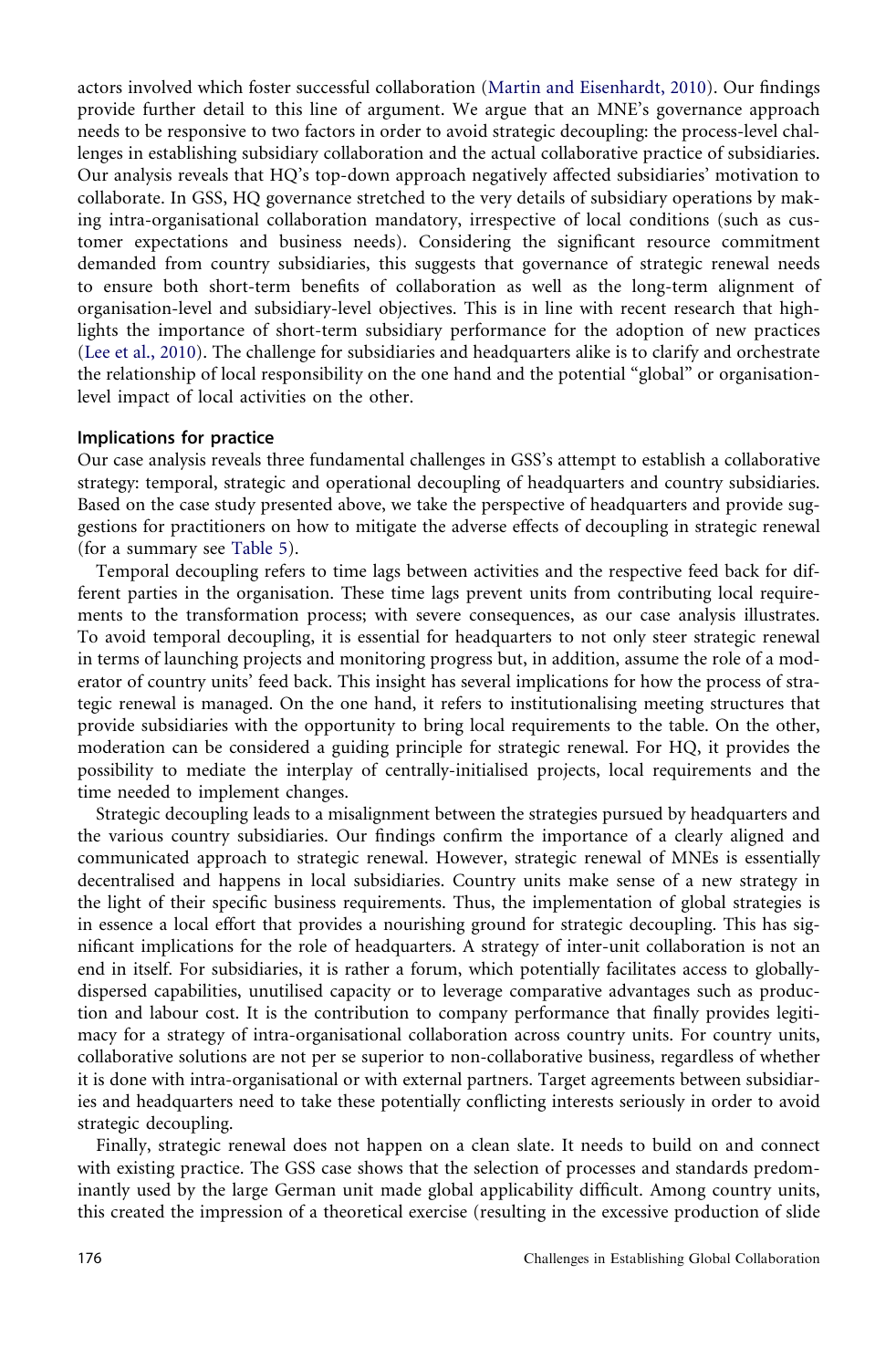ware) without direct business impact. To avoid operational decoupling, efforts of strategic renewal need to consider existing practice, solutions, know-how and capabilities, in order to develop initiatives that can be absorbed by country units. Collaboration is supported by standardised processes. Yet, the GSS case indicates that a "one size fits all" solution may not exist and subsidiary heterogeneity in terms of size and business mix affects the ability to collaborate and to adopt global standards.

## Conclusion

Global collaboration among country subsidiaries has long been stressed as an imperative for MNEs to attain competitive advantage. However, research has so far neglected the paths taken by multinational companies to foster intra-organisational collaboration. By drawing on theory of strategic renewal as a conceptual lens, this paper seeks to contribute to this research by analysing the challenges involved in establishing a collaborative strategy. From an empirical perspective, the paper shows that the establishment of a collaborative strategy at GSS only partly succeeded. The GSS case indicates that despite HQ's efforts to globally harmonise the organisation, strategic renewal resulted in a decoupling of headquarters and subsidiaries along three dimensions: First, temporal decoupling of HQ initiatives and subsidiary feedback; second, strategic decoupling concerning the strategic foci of HQ and subsidiaries; and third, operational decoupling rendering strategic renewal partly a theoretical exercise. We argue that these factors have significantly influenced strategic renewal and eventually global collaboration among country units.

We acknowledge that the ability to generalise the findings is restricted by the fact that we rely on the in-depth analysis of a single case study. Nevertheless, such research designs can provide rich data to understand the intra-organisational dynamics involved in forming a global organisation. Research has only started to understand the strategic renewal side of collaborative strategies. More work is needed to shed light on the orchestration of strategic renewal and how units, heterogeneous in size and organisational heritage, organise to engage in collaborative value creation.

## Acknowledgements

We would like to thank Julia Balogun, Kathryn Fahy and Winston Kwon at Lancaster University Management School and Paul Tracey from Judge Business School at the University of Cambridge for their valuable comments on earlier versions of the paper. We would also like to thank the editor Charles Baden-Fuller and the three anonymous referees at Long Range Planning for their constructive reviews.

## Appendix

#### Appendix 1. Methodology and Data Analysis

This study uses a case study approach to illustrate and analyse the dynamics involved in implementing a collaborative strategy that eventually resulted in mediocre outcomes despite a comprehensive approach. We chose a case-based approach as in-depth case studies are most appropriate to explore phenomena that are not very well understood [\(Eisenhardt, 1989; Yin, 2009](#page-20-0)). GSS provides a good venue to investigate challenges of strategic renewal in respect to global collaboration, as subsidiary collaboration was at the heart of a new business model that should enable GSS to catch up with its competitors. This new business model stood in stark contrast to GSS's traditional way of operating. Exhibit 1 provides an overview of key information about the company. Our analysis of multiple sources of data, both quantitative and qualitative, included meeting minutes, project documentations, monthly project status reports, informal discussions, personal observations of the second author and a survey conducted among subsidiary heads on the initiative of the CEO to assess the degree of global collaboration (see survey results below).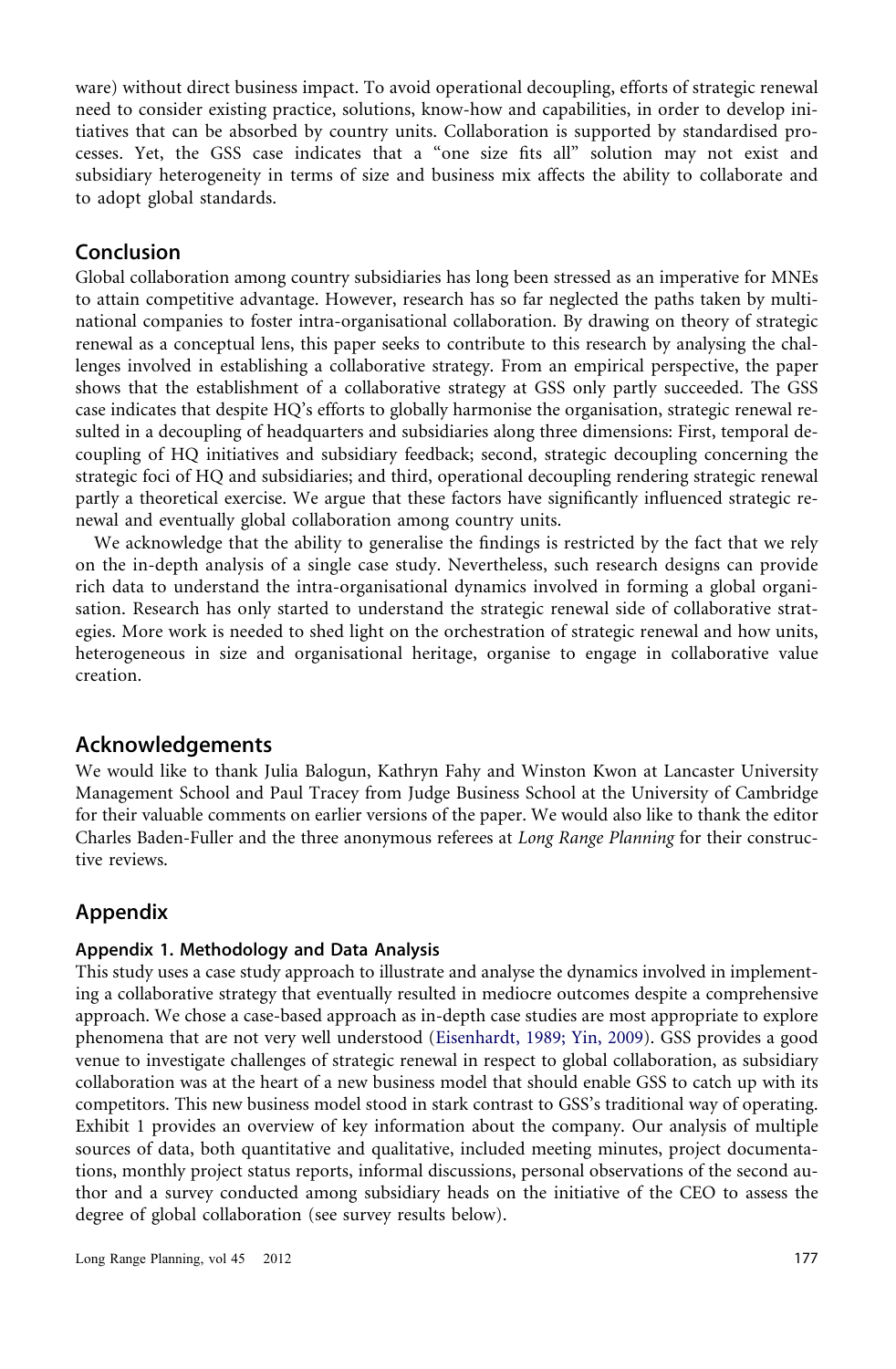#### Exhibit 1: The case company

| <b>GSS</b>                          | <b>Details</b>                          |
|-------------------------------------|-----------------------------------------|
| Industry                            | <b>IT</b> Services                      |
| Key services                        | Application Maintenance and Enhancement |
| Unit size                           | 2,200 Employees                         |
| Time span of transformation project | $2006 - 2009$                           |
| Number of country units             | 10                                      |

Data access was ensured by the second author who had a non-active role in the implementation team for the period of 1.5 years (T1-T4). He took part in all management meetings during this period. The interplay of an internal and external perspective during data gathering and interpretation helped to focus the research process and critically evaluate the data [\(Van Maanen, 1979](#page-20-0)).

The 4I framework is used to interpret the data and make sense of the dynamics involved in organising global collaboration among the country subsidiaries of GSS and bringing about strategic renewal. We follow [Crossan and Berdrow's \(2003\)](#page-20-0) suggestion to use [Miles and Huberman's \(1994\)](#page-20-0) concept of data bins to analyse data. More specifically, we drew on the distinction of feed forward and feed back as the primary bins and then further analysed whether an activity or phenomenon is related to the individual, group or organisational level. For example, feed forward refers to initiatives launched by headquarters in order to establish and institutionalise global collaboration. Consequently, feed back includes reactions to these initiatives. We analysed these processes both in terms of timing and on the background of the overall transformation effort. On this basis, we identified the three challenges that influenced the establishment of global collaboration at GSS.

#### Assessment of global collaboration

Focusing on T0-T4, managers were asked in hindsight with how many country-units (subsidiary or headquarters) they were frequently collaborating with at each point in time. Global collaboration was assessed using a five-point Likert scale with values ranging from "local" (1) to frequent collaboration with 7-10 countries (5). Some 15 out of 23 managers (65 per cent) responded to the question. Out of these 15, 10 (67 per cent) had been present throughout T0-T4 (see Exhibit 2).

Please indicate which of the statements below best describes your organization currently:

 $1 - My$  sub-unit is entirely using local expertise to cope with our business requirements.

- $2 My$  sub-unit frequently collaborates with one specific country to cope with our business requirements.
- $3 = My$  sub-unit frequently collaborates with two-three countries to cope with our business requirements.
- $4 = My$  sub-unit frequently collaborates with 4-6 other countries to cope with our business requirements.
- $5 My$  sub-unit frequently collaborates with 7-10 other countries to cope with our business requirements.

|           | T <sub>0</sub> | T1  | T <sub>2</sub> | T3  | T4  | At time of survey |
|-----------|----------------|-----|----------------|-----|-----|-------------------|
| Manager 1 | n/a            | n/a | n/a            | n/a | n/a |                   |
| Manager 2 | n/a            | 4   | 4              | 4   | 4   | 4                 |
| Manager 3 | 4              | 5   | 5              | 5   | 5   |                   |
| Manager 4 | 0              | 3   | 0              | 4   | 4   |                   |
| Manager 5 | n/a            | n/a | n/a            | n/a | 5   |                   |

|  |  |  | Exhibit 2: Assessment of global collaboration |  |  |  |  |  |  |  |  |
|--|--|--|-----------------------------------------------|--|--|--|--|--|--|--|--|
|--|--|--|-----------------------------------------------|--|--|--|--|--|--|--|--|

(continued on next page)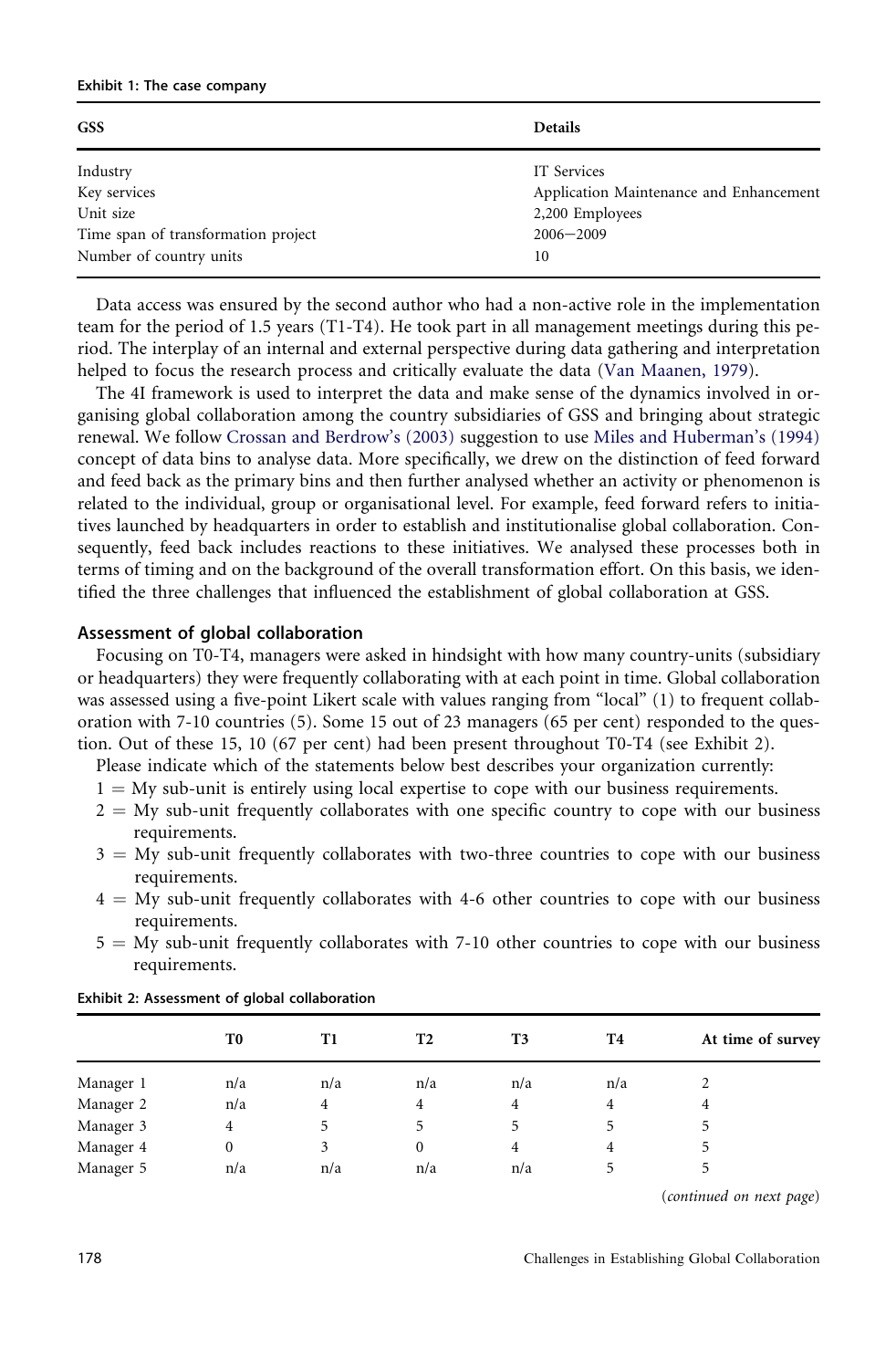#### <span id="page-19-0"></span>(continued)

|            | T0   | T1   | T2   | T <sub>3</sub> | T4   | At time of survey |
|------------|------|------|------|----------------|------|-------------------|
| Manager 6  | n/a  | n/a  | n/a  | n/a            | 4    |                   |
| Manager 7  | n/a  | 4    | 4    | 4              | 4    | 4                 |
| Manager 8  | 4    | 3    | 3    | 4              | 3    | 4                 |
| Manager 9  | 2    | 3    | 3    | 4              | 4    | 4                 |
| Manager 10 |      |      |      |                |      | $\mathfrak{D}$    |
| Manager 11 | 5    |      | 5    |                |      | ר                 |
| Manager 12 | 5    | 5    | 5    |                |      | n/a               |
| Manager 13 |      |      | 3    | 3              | 4    | 4                 |
| Manager 14 | 3    | 3    | 3    |                | 3    | 3                 |
| Global CEO | 3    | 3    | 3    | 3              | 3    | 3                 |
| Average    | 2,80 | 3,42 | 3,25 | 3,83           | 3,93 | 3,93              |

#### Appendix 2. Global implementation status

| <b>Projects and Initiatives</b>          | <b>Global Implementation Status</b> |      |           |       |       |  |  |
|------------------------------------------|-------------------------------------|------|-----------|-------|-------|--|--|
|                                          | T0                                  | T1   | <b>T2</b> | T3    | T4    |  |  |
| P1: Global Structure                     | 0%                                  | 30%  | 80%       | 100%  | 100%  |  |  |
| P2: Standard Transfer Prices             |                                     | 100% | 100%      | 100%  | 100%  |  |  |
| P3: Standardized Operation Processes     |                                     | 0%   | $0\%$     | $0\%$ | $0\%$ |  |  |
| P4: Knowledge Management                 |                                     | 0%   | $0\%$     | 0%    | 20%   |  |  |
| P5: Key Performance Indicators           |                                     | 0%   | $0\%$     | 40%   | 40%   |  |  |
| P6: Standardized ticket tool             |                                     |      | 50%       | 60%   | 60%   |  |  |
| P7: Common service pool                  |                                     | 0%   | $0\%$     | $0\%$ | $0\%$ |  |  |
| P8: Skill Profile Framework              |                                     |      | $0\%$     | $0\%$ | 10%   |  |  |
| P9: Six Sigma                            |                                     |      | 0%        | $0\%$ | $0\%$ |  |  |
| P <sub>10</sub> : Global Portfolio       |                                     |      | 0%        | 10%   | 30%   |  |  |
| P11: Service Rate Catalogue              |                                     | 0%   | $0\%$     | 20%   | 20%   |  |  |
| P12: Change Management and Communication |                                     | 0%   | 30%       | 30%   | 30%   |  |  |
| P13: Headquarters Fee                    |                                     |      | 100%      | 100%  | 100%  |  |  |
| P14: Benchmarking                        |                                     |      |           | 100%  | 100%  |  |  |
| P15: Target Setting and Appraisal        |                                     |      |           |       | 100%  |  |  |

## References

Agarwal, R., Helfat, C.E., 2009. Strategic renewal in organizations. Organization Science 20 (2), 281-293.

Baden-Fuller, C., Volberda, H.W., 1997. Strategic renewal. how large complex organizations prepare for the future. International Studies of Management & Organization  $27$  (2),  $95-120$ .

Birkinshaw, J., Pedersen, T., 2009. Strategy and management in MNE subsidiaries. In: Rugman, A. (Ed.), The Oxford Handbook of International Business, second ed., pp. 367-388.

Campbell, A., Goold, M., 2000. The Collaborative Enterprise. Why Links Between Business Units Often Fail and How to Make them Work. Perseus Books, Cambridge, Mass.

Caves, R.E., 2007. Multinational Enterprises and Economic Analysis, third ed. Cambridge University Press. Cambridge et al.

Crossan, M.M., Lane, H.W., White, R.E., Djurfeldt, L., 1999. An organizational learning framework: from intuition to institution. Academy of Management Review 24  $(3)$ , 522-537.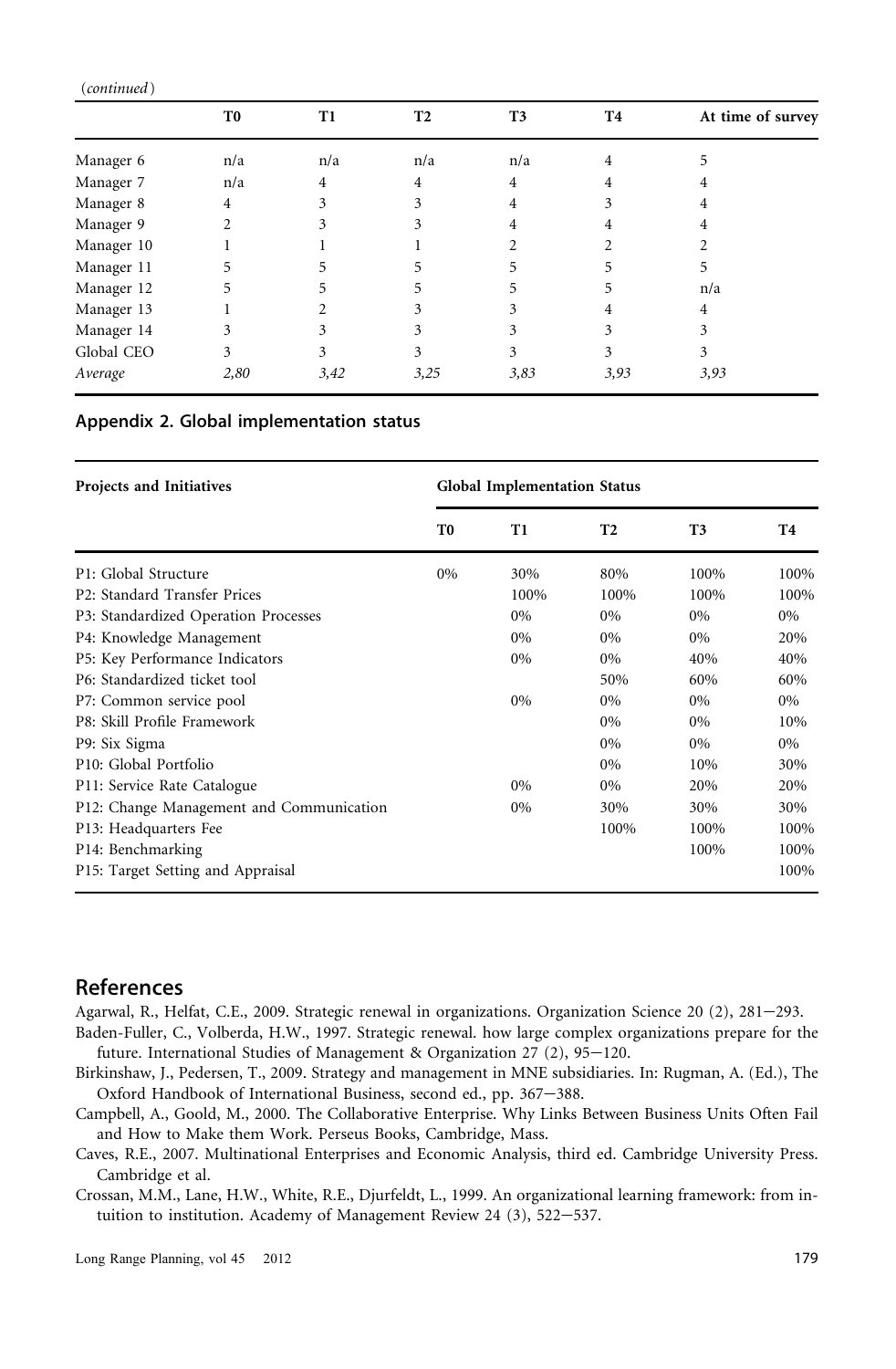- <span id="page-20-0"></span>Crossan, M.M., Berdrow, I., 2003. Organizational learning and strategic renewal. Strategic Management Journal 24, 1087-1105.
- Czikonta, M.R., Ronkainen, I.A., 2008. Trends and indications in international business topics for future research. MIR International Review 49  $(2)$ , 249-266.
- Doz, Y., Santos, J., Williamson, P., 2003. The metanational: the next step in the evolution of the multinational enterprise. In: Birkinshaw, J., Ghoshal, S., Markides, C., Stopford, J., Yip, G. (Eds.), The Future of the Multinational Company. John Wiley & Sons, Chichester, pp.  $154-168$ .
- Eisenhardt, K.M., 1989. Building theory from case study research. Academy of Management Review 14 (4),  $532 - 550$ .
- Floyd, S.W., Lane, P.J., 2000. Strategizing throughout the organization: managing role conflict in strategic renewal. Academy of Management Review  $25(1)$ ,  $154-177$ .
- Gersick, C.J.G., 1994. Pacing strategic change: the case of a new venture. Academy of Management Journal 37  $(1), 9-45.$
- Ghoshal, S., Bartlett, C.A., 1989. Managing Across Borders The Transnational Solution, Random House London.
- Gulati, R., Puranam, P., 2009. Renewal through reorganization: the value of inconsistencies between formal and informal organization. Organization Science 20  $(2)$ , 422-440.
- Gupta, A.K., Govindarajan, V., 2000. Knowledge flows within multinational corporations. Strategic Management Journal 21 (4), 473-496.
- Hansen, M.T., Nohria, N., 2004. How to build collaborative advantage. MIT Sloan Management Review 47  $(1), 22 - 30.$
- Holtbrügge, D., Mohr, A.T., 2011. Subsidiary interdependencies and international human resource management practices in German MNCs. A resource-based view. Management International Review 51 (1), 93–115.
- Jones, O., Macpherson, A., 2006. Inter-organizational learning and strategic renewal in SMEs. Long Range Planning 39,  $155 - 175$ .
- Lee, J.Y., MacMillan, I.C., Choe, S., 2010. Technological knowledge transfer within Chaebols after the 1997-998 crisis. Long Range Planning 43, 585-610.
- Leonard-Barton, D., 1992. Core capabilities and core rigidities: a paradox in managing new product development. Strategic Management Journal  $13$ ,  $111-125$ .
- Levina, N., Vaast, E., 2008. Innovating or Doing as Told? Status Differences and Overlapping Boundaries in Offshore Collaboration. MIS Quarterly 32 $(2)$ , 307-332.
- Li, L., 2005. The effects of trust and shared vision on inward knowledge transfer in subsidiaries' intra- and inter-organizational relationships. International Business Review 14, 77-95.
- Malnight, T.W., 1996. The transition from decentralized to network-based MNC Structures: an evolutionary perspective. Journal of International Business Studies  $27(1)$ ,  $43-65$ .
- Martin, J.A., Eisenhardt, K.M., 2010. Rewiring: cross-business-unit collaborations in multibusiness organizations. Academy of Management Journal 53 $(2)$ , 265-301.
- Miles, M.B., Huberman, A.M., 1994. Qualitative Data Analysis. A Sourcebook of New Methods. Sage, Berverly Hills, London, New Delhi.
- Morgan, M., Levitt, R.E., Malek, W., 2007. Executing Strategy: How to Break it Down & Get it Done. Harvard Business School Press, Boston.
- Pettigrew, A.M., Woodman, R.W., Cameron, K.S., 2001. Cameron, studying organizational change and development: challenges for future research. Academy of Management Journal 44 (4), 697-713.
- Rugman, A., Verbeke, A., Yuan, W., 2011. Re-contextualizing Bartlett and Ghoshal's Classification of national subsidiary roles in the multinational enterprise. Journal of Management Studies 48 (2),  $253 - 277$ .
- Snell, S.A., Snow, C.C., Davison, S.C., Hambrick, D.C., 1998. Designing and supporting transnational teams: the human resource agenda. Human Resource Management  $37$  (2),  $159-173$ .

Stopford, J.M., Baden-Fuller, C., 1990. Corporate rejuvenation. Journal of Management Studies 27 (4), 399-415.

- Subramaniam, M., Venkatraman, N., 2001. Determinants of transnational new product development capability: testing the influence of transferring and deploying tacit overseas knowledge. Strategic Management Journal 22 (4), 359-378.
- Van Maanen, J., 1979. The Fact of fiction in organizational ethnography. Administrative Science Quarterly 24,  $539 - 550.$
- Volberda, H.W., Baden-Fuller, C., van den Bosch, F.A.J., 2001. Mastering strategic renewal mobilising renewal journeys in multi-unit firms. Long Range Planning 34, 159-178.